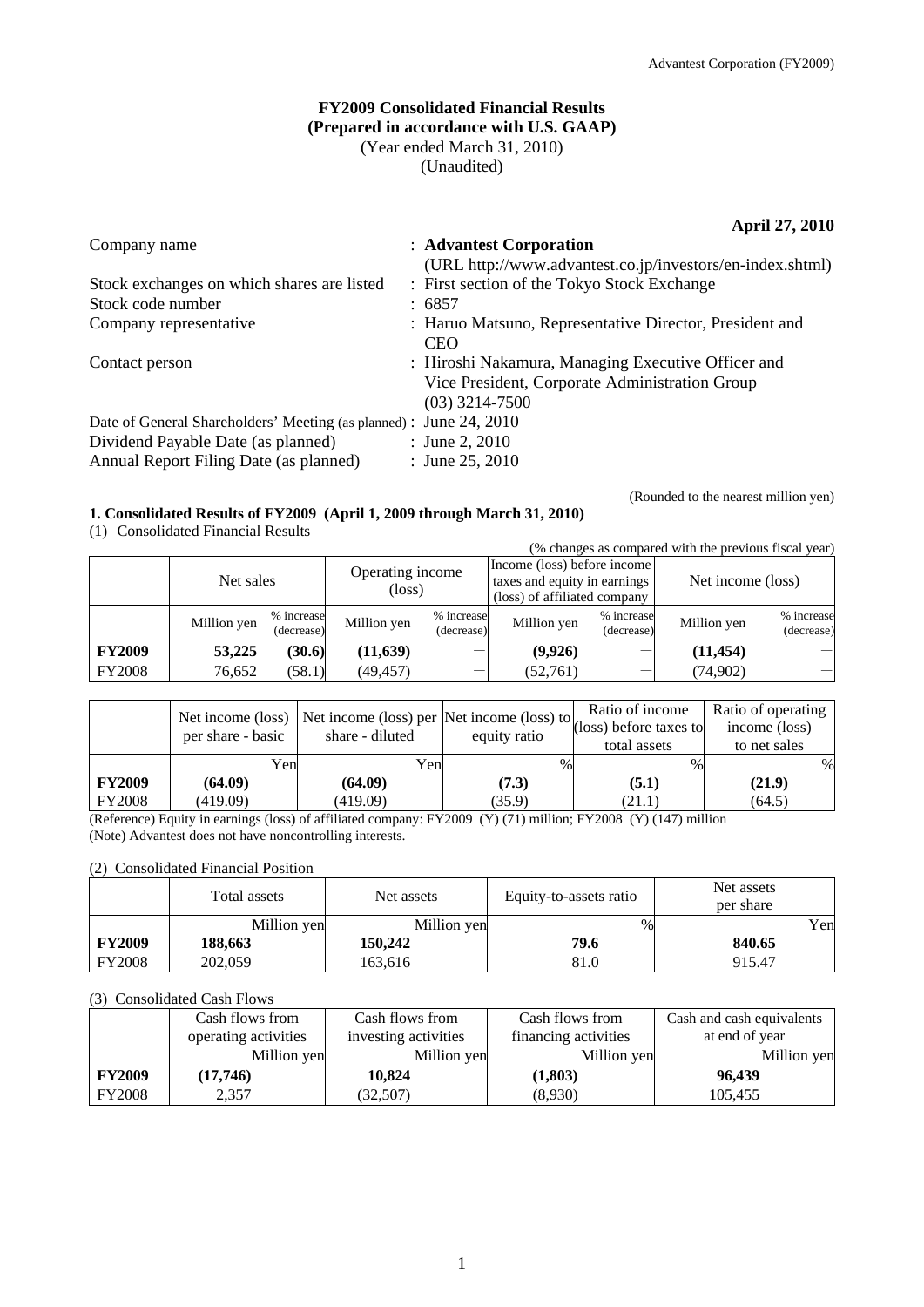### **2. Dividends**

|                      | Dividend per share                           |        |       |          |              |                                    |                                | Ratio of total                                            |
|----------------------|----------------------------------------------|--------|-------|----------|--------------|------------------------------------|--------------------------------|-----------------------------------------------------------|
| (Record Date)        | First<br>quarter end quarter end quarter end | Second | Third | Year end | Annual total | Total<br>dividend<br>paid (annual) | Payout ratio<br>(consolidated) | amount of<br>dividends to<br>net assets<br>(consolidated) |
|                      | yen                                          | yen    | yen   | yen      | yen          | Million yen                        | $\%$                           | %                                                         |
| <b>FY2008</b>        |                                              | 25.00  |       | 5.00     | 30.00        | 5,362                              |                                | 2.6                                                       |
| FY2009               |                                              | 5.00   |       | 5.00     | 10.00        | 1,787                              |                                | 1.1                                                       |
| FY2010<br>(forecast) |                                              |        |       |          |              | N/A                                |                                | N/A                                                       |

The dividend forecast for the fiscal year ending March 31, 2011 has not been decided. Advantest takes earnings forecast into consideration and intends to promptly disclose the relevant dividend forecast when such forecast becomes available.

### **3. Projected Results for FY2010 (April 1, 2010 through March 31, 2011)**

Advantest's business focuses on test systems for semiconductors, and relies heavily on the capital expenditures of semiconductor manufacturers, test houses and foundries. The capital expenditures of these companies are determined primarily by factors such as current or future trends in the demand for semiconductors. Amid the developing consensus that the global economy has bottomed out, the semiconductor industry appears to be set for a period of renewed expansion. Chip-makers are proactively ramping up capital expenditures to support increased production volumes and enhanced productivity, producing signs of improvement in Advantest's business environment. However, it remains difficult to predict whether the momentum of capital expenditures will be sustained. In this environment, Advantest is unable to provide a detailed forecast at this time. Therefore the earnings forecast for the fiscal year ending March 31, 2011 has not been presented. Advantest intends to promptly disclose the relevant earnings forecast when such disclosure becomes possible.

### **4. Others**

- (1) Material changes in subsidiaries during this fiscal year (changes in scope of consolidation resulting from changes in subsidiaries): Yes
	- Newly included None; Excluded 1 (Company name: Advantest DI Corporation)

(Note) Please see "Scope of Consolidation and Application of the Equity Method" on page 16-17 for details.

- (2) Changes in accounting principles, procedures and the presentation of the consolidated financial statements
	- 1) Changes based on revisions of accounting standard : None
	- 2) Changes other than 1) above : None
- (3) Number of issued and outstanding shares (common stock)
	- 1) Number of issued and outstanding stock at the end of each fiscal year (including treasury stock): FY2009 199,566,770 shares; FY2008 199,566,770 shares.
	- 2) Number of treasury stock at the end of each fiscal year:
	- FY2009 20,845,178 shares; FY2008 20,843,298 shares. 3) Average number of outstanding stock for each fiscal year:
		- FY2009 178,722,505 shares; FY2008 178,724,884 shares.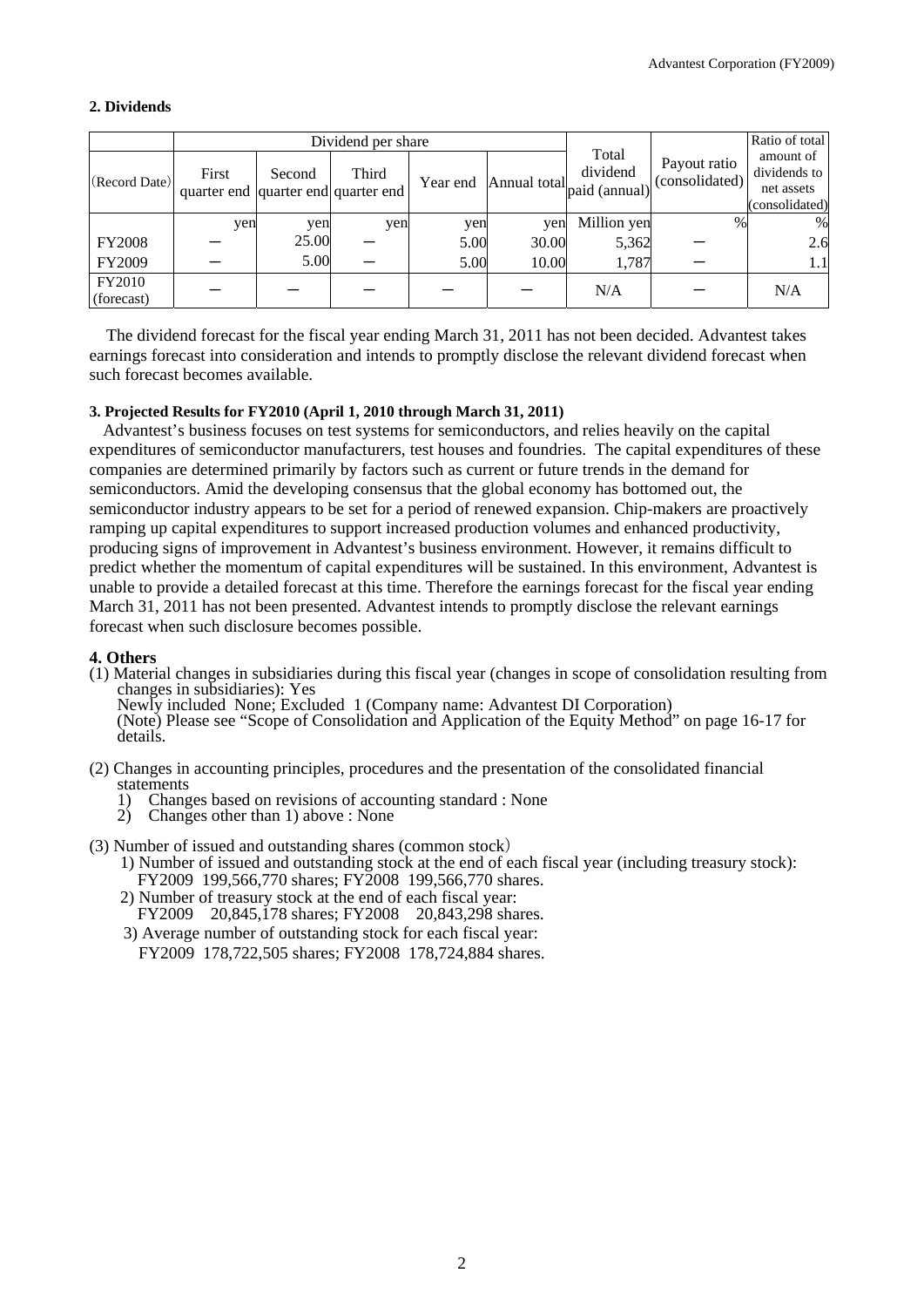### **(Reference) Selected Non-Consolidated Financial Data**

(Prepared in accordance with JAPAN GAAP)

#### **1. Non-consolidated Results of FY2009 (April 1, 2009 through March 31, 2010)**

(1) Non-Consolidated Financial Results

| (% changes as compared with the previous fiscal year) |             |                          |                         |                          |                                      |                          |                   |                          |
|-------------------------------------------------------|-------------|--------------------------|-------------------------|--------------------------|--------------------------------------|--------------------------|-------------------|--------------------------|
|                                                       | Net sales   |                          | Operating income (loss) |                          | Income (loss) before income<br>taxes |                          | Net income (loss) |                          |
|                                                       | Million yen | % increase<br>(decrease) | Million yen             | % increase<br>(decrease) | Million yen                          | % increase<br>(decrease) | Million yen       | % increase<br>(decrease) |
| <b>FY2009</b>                                         | 41,907      | (21.1)                   | (17, 307)               |                          | (2,384)                              |                          | (2,402)           |                          |
| <b>FY2008</b>                                         | 53,124      | (64.0)                   | (36,027)                |                          | (39, 807)                            |                          | (68,066)          |                          |

|               | Net income (loss) per<br>share - basic | Net income (loss) per<br>share - diluted |
|---------------|----------------------------------------|------------------------------------------|
|               | Yen                                    | Yenl                                     |
| <b>FY2009</b> | (13.44)                                |                                          |
| <b>FY2008</b> | (380.84)                               |                                          |

#### (2) Non-consolidated Financial Position

|               | Total assets | Net assets  | Equity-to-assets ratio | Net assets<br>per share |  |
|---------------|--------------|-------------|------------------------|-------------------------|--|
|               | Million yen  | Million yen | %                      | Yen                     |  |
| <b>FY2009</b> | 157,639      | 128,647     | 79.6                   | 702.18                  |  |
| <b>FY2008</b> | 157,884      | 132,022     | 81.7                   | 721.48                  |  |

(Reference) Total equity : FY2009 (Y) 125,494 million; FY2008 (Y) 128,945 million.

#### **Explanation on the Appropriate Use of Future Earnings Projections and Other Special Instructions**

This document contains "forward-looking statements" that are based on Advantest's current expectations, estimates and projections. These forward-looking statements are subject to known and unknown risks, uncertainties and other factors that may cause Advantest's actual results, levels of activity, performance or achievements to be materially different from those expressed or implied by such forward-looking statements. These factors include: (i) changes in demand for the products and services produced and offered by Advantest's customers, including semiconductors, communications services and electronic goods; (ii) circumstances relating to Advantest's investment in technology, including its ability to timely develop products that meet the changing needs of semiconductor manufacturers, communications network equipment and components makers and service providers; (iii) significant changes in the competitive environment in the major markets where Advantest purchases materials, components and supplies for the production of its products or where its products are produced, distributed or sold; and (iv) changes in economic conditions, currency exchange rates or political stability in the major markets where Advantest procures materials, components and supplies for the production of its principal products or where its products are produced, distributed or sold. A discussion of these and other factors which may affect Advantest's actual results, levels of activity, performance or achievements is contained in the "Operating and Financial Review", "Key Information - Risk Factors" and "Information on the Company" sections and elsewhere in Advantest's annual report on Form 20-F, which is on file with the United States Securities and Exchange Commission.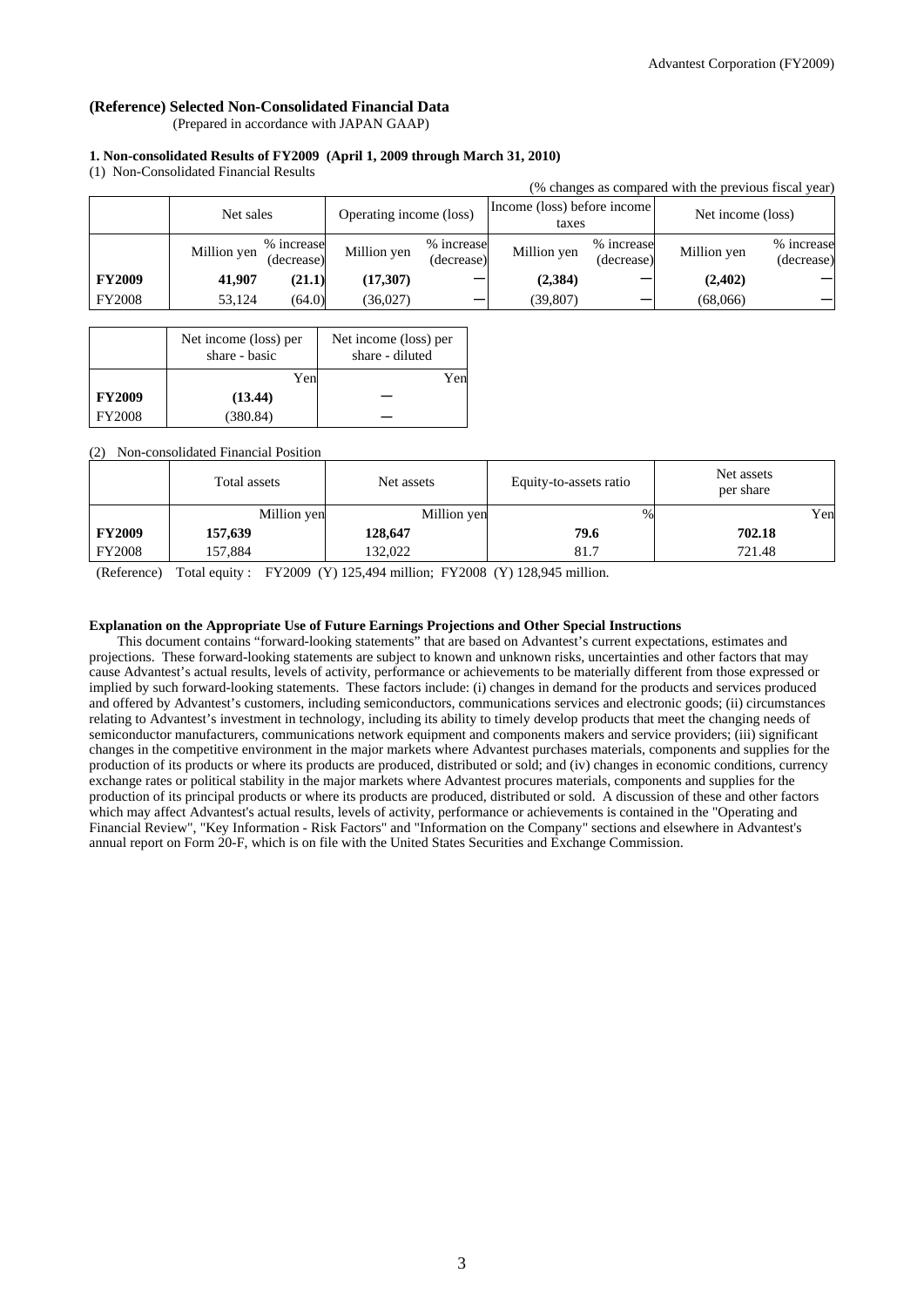### 1. Business Results

### (1) Analysis of Business Results

1) Consolidated Financial Results of FY2009 (April 1, 2009 through March 31, 2010)

|                                                                                             | <b>FY2008</b> | FY2009 | As compared to<br>the previous<br>fiscal year<br>Increase (decrease) |
|---------------------------------------------------------------------------------------------|---------------|--------|----------------------------------------------------------------------|
| Orders input received                                                                       | 50.1          | 67.7   | 35.2%                                                                |
| Net sales                                                                                   | 76.7          | 53.2   | $(30.6\%)$                                                           |
| Operating income (loss)                                                                     | (49.5)        | (11.6) |                                                                      |
| Income (loss) before income taxes<br>and equity in earnings (loss) of<br>affiliated company | (52.8)        | (9.9)  |                                                                      |
| Net income (loss)                                                                           | 74.9)         | (11.5) |                                                                      |

(in billion yen)

Advantest's FY2009 (April 1, 2009 through March 31, 2010) dawned with the global economy in recession triggered by the financial crisis of late 2008. However, a mild upswing has now taken hold worldwide, led by economic growth in China, India, and other emerging nations, and underpinned by the stimulus measures adopted by many national governments.

In the semiconductor industry, chip-makers were also impacted by the global downturn, and restricted capital expenditures sharply at the beginning of the period. They gradually resumed capital expenditures as chip prices rose and equipment utilization rates climbed, driven by increasing demand for PCs, flat-screen TVs, and cellular phones.

Advantest benefited from these positive market factors. Additionally, throughout the period, the Company strove to improve profitability by cutting costs and reducing fixed expenses through integration of manufacturing subsidiaries, while expanding its sources of revenue by reorganizing its sales structure and launching new products that adapt to customer needs. These measures enabled Advantest to return to profitability in the fourth quarter of FY2009.

As a result of the above, although sales for the period totaled only (Y) 53.2 billion (a 30.6% decrease in comparison to FY2008), due to the drop in orders seen in late FY2008, orders and earnings improved significantly year on year. Orders input received was (Y) 67.7 billion (a 35.2% increase in comparison to FY2008). Operating loss was (Y) 11.6 billion ((Y) 37.8 billion improvement in comparison to FY2008). Loss before income taxes and equity in loss of affiliated company was (Y) 9.9 billion ((Y) 42.8 billion improvement in comparison to FY2008). Net loss was (Y) 11.5 billion ((Y) 63.4 billion improvement in comparison to FY2008). The percentage of net sales to overseas customers was 77.5%, compared to 67.7% in FY2008.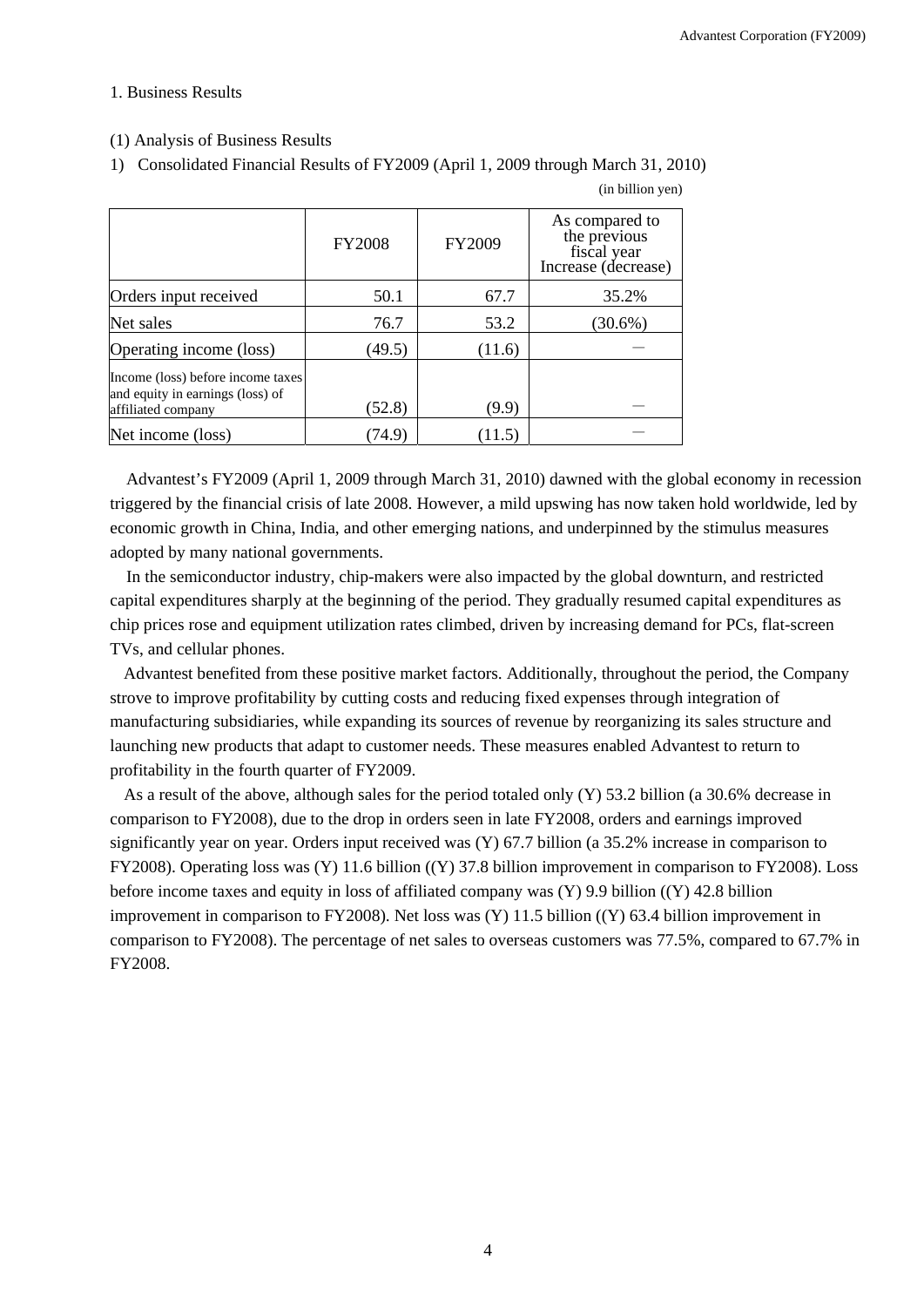Conditions of business by segment are described below.

|                         | <b>FY2008</b> | FY2009 | As compared to<br>the previous<br>fiscal year<br>Increase (decrease) |
|-------------------------|---------------|--------|----------------------------------------------------------------------|
| Orders input received   | 26.1          | 42.5   | 62.7%                                                                |
| Net sales               | 49.2          | 32.6   | $(33.8\%)$                                                           |
| Operating income (loss) | (28.9)        |        |                                                                      |

<Semiconductor and Component Test System Segment>

In the Semiconductor and Component Test Systems segment, orders input received improved significantly. Sales remained weak, due to the impact of weakened orders carried over from the second half of FY2008.

In the memory sector, the Company was mired in an extremely challenging environment at the beginning of the period, as memory makers continued to take a cautious stance on capital expenditures. However, the upturn in PC shipments left manufacturers struggling to keep up with demand, sparking fears of DRAM shortages. Prices for DDR3-DRAM and other DRAM devices rose, encouraging memory makers to resume capital expenditures, which led to a jump in orders for memory test systems towards the end of the period.

In non-memory, orders for MPU test systems continued to be robust. Demand for LCD driver IC test systems and consumer SoC test systems also expanded from the second half of the period, as the global recovery stimulated demand for consumer electronics including LCD TVs, cellular phones, and notebook computers.

As a result of the above, orders input received was (Y) 42.5 billion (a 62.7% increase in comparison to FY2008), net sales were (Y) 32.6 billion (a 33.8% decrease in comparison to FY2008) and operating loss was (Y) 7.0 billion ((Y) 21.9 billion improvement in comparison to FY2008).

<Mechatronics System Segment>

(in billion yen)

(in billion yen)

|                         | <b>FY2008</b> | FY2009 | As compared to<br>the previous<br>fiscal year<br>Increase (decrease) |
|-------------------------|---------------|--------|----------------------------------------------------------------------|
| Orders input received   | 9.1           | 14.8   | 62.7%                                                                |
| Net sales               | 14.4          | 11.2   | $(21.9\%)$                                                           |
| Operating income (loss) | 11.9          | . I .9 |                                                                      |

Demand for Advantest's test handlers also improved sharply during the second half of FY2009, supported by increased activity in the DDR3-DRAM and analog IC markets. However, the steep drop in orders in the second half of FY2008 kept sales at a low level for the full year.

As a result of the above, orders input received was (Y) 14.8 billion (a 62.7% increase in comparison to FY2008), net sales were (Y) 11.2 billion (a 21.9% decrease in comparison to FY2008) and operating loss was (Y) 1.9 billion ((Y) 10.0 billion improvement in comparison to FY2008).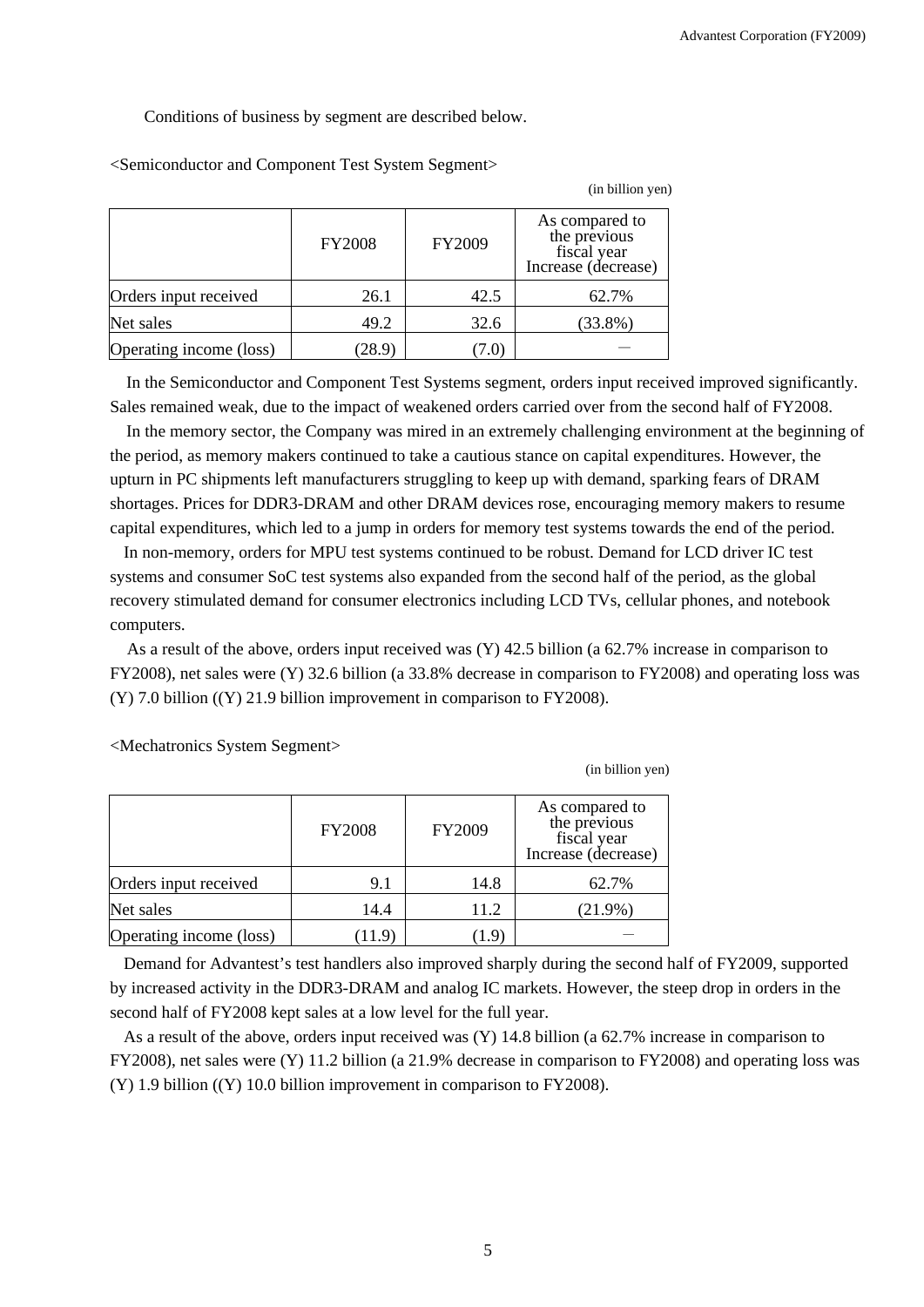<Services, Support and Others Segment>

|                         | <b>FY2008</b> | FY2009 | As compared to<br>the previous<br>fiscal year<br>Increase (decrease) |
|-------------------------|---------------|--------|----------------------------------------------------------------------|
| Orders input received   | 15.6          | 13.0   | $(17.1\%)$                                                           |
| Net sales               | 15.8          | 11.8   | $(25.1\%)$                                                           |
| Operating income (loss) |               | 2.2    |                                                                      |

(in billion yen)

The Services, Support and Others Segment did not perform strongly in the period; volumes declined in customer utilization rates of testing equipment.

As a result, orders input received was (Y) 13.0 billion (a 17.1% decrease in comparison to FY2008), net sales were (Y) 11.8 billion (a 25.1% decrease in comparison to FY2008) and operating income was (Y) 2.2 billion ((Y) 3.3 billion improvement in comparison to FY2008).

#### 2) Prospects for the Upcoming Fiscal Year

Amid the developing consensus that the global economy has bottomed out, the semiconductor industry appears to be set for a period of renewed expansion. Chip-makers are proactively ramping up capital expenditures to support increased production volumes and enhance productivity, producing signs of improvement in Advantest's business environment. However, it remains difficult to predict whether the momentum of capital expenditures will be sustained. In this environment, Advantest is unable to provide a detailed forecast at this time.

With due consideration of the above, Advantest continues to strive for improved profitability through its corporate initiative "1000 Days," launched in July 2009, by boosting the efficiency of its business processes and enriching its pipeline of new products. The Company will also continue its push into new markets, exemplified by the TAS7000, a 3D imaging and analysis system launched in April 2010. Concurrently with these efforts, Advantest will focus on further reinforcing its management structure. An additional merger of two manufacturing and service subsidiaries scheduled for July 2010 will also enhance the Company's ability to deliver solutions characterized by Advantest's best-in-class technology and optimized for current market needs.

### (2) Financial Condition

Total assets at the end of FY2009 was (Y) 188.7 billion, a decrease of (Y) 13.4 billion compared to the previous fiscal year, due primarily due to a decrease of (Y) 14.6 billion and (Y) 9.0 billion in short-term investments and cash and cash equivalents, respectively, and an increase of  $(Y)$  6.9 billion and  $(Y)$  5.5 billion in inventories and trade receivable, respectively. Stockholders' equity was (Y) 150.2 billion. Equity to assets ratio was 79.6%, a decrease of 1.4 percentage point compared to the previous fiscal year.

### (Cash Flow Condition)

Cash and cash equivalents held at the end of FY2009 were (Y) 96.4 billion, a decrease of (Y) 9.0 billion from previous fiscal year.

Significant cash flows during this fiscal year and their causes are described below.

Net cash used in operating activities was (Y) 17.7 billion (Net cash inflow (Y) 2.4 billion in FY2008). This amount was primarily attributable to net loss of (Y) 11.5 billion.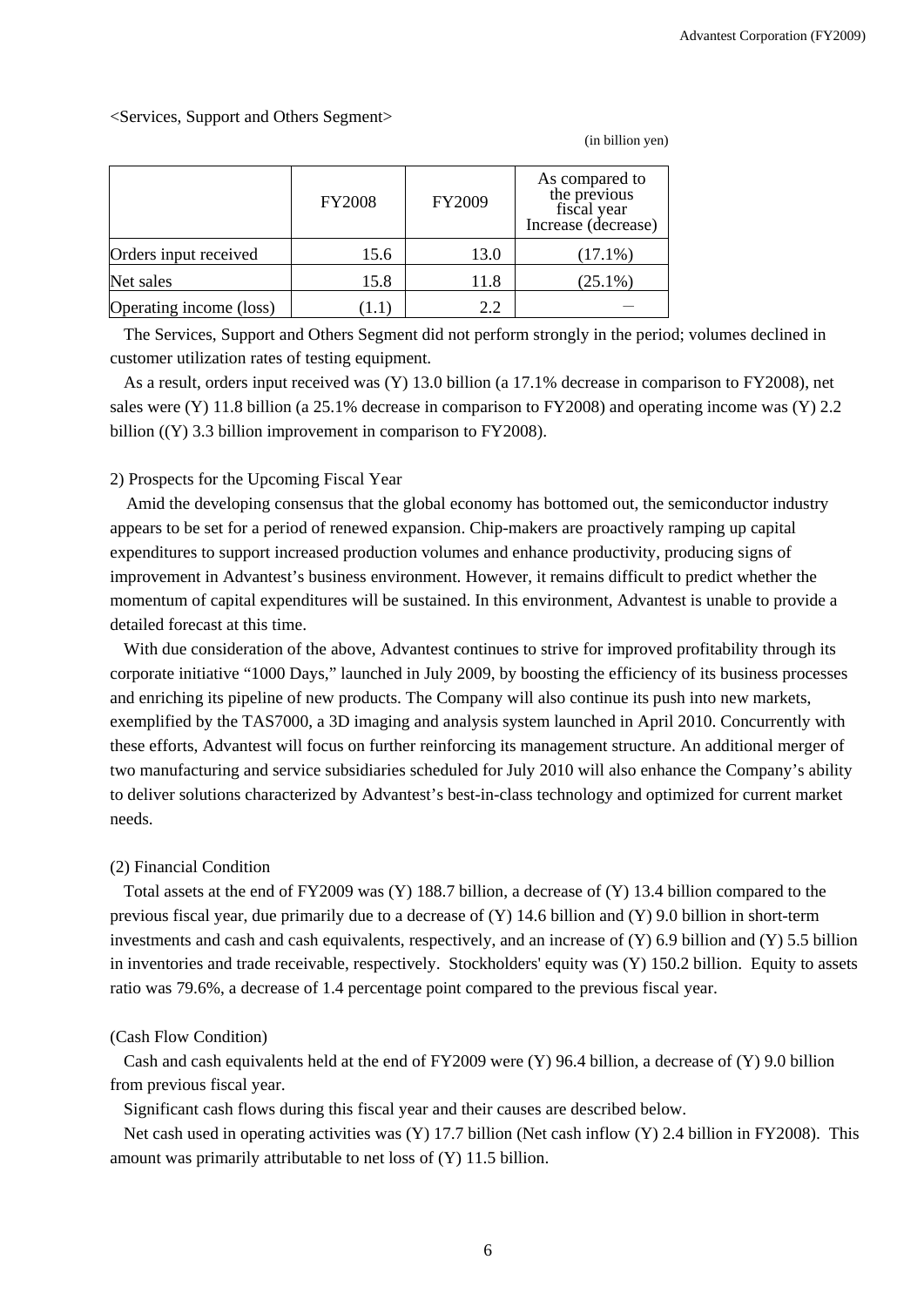Net cash provided by investing activities was (Y) 10.8 billion (Net cash outflow (Y) 32.5 billion in FY2008). This amount was primarily attributable to decrease in short-term investments in the amount of (Y) 13.9 billion and purchases of property, plant and equipment in the amount of (Y) 2.8 billion.

Net cash used in financing activities was (Y) 1.8 billion (Net cash outflow (Y) 8.9 billion in FY2008). This amount was primarily attributable to dividend payments.

|                                                              | <b>FY2005</b> | <b>FY2006</b> | <b>FY2007</b> | <b>FY2008</b> | FY2009 |
|--------------------------------------------------------------|---------------|---------------|---------------|---------------|--------|
| Stockholders' equity ratio (%)                               | 73.5          | 80.5          | 85.1          | 81.0          | 79.6   |
| Stockholders' equity ratio based on market<br>prices $(\% )$ | 373.3         | 267.9         | 154.7         | 129.2         | 221.5  |
| Debt to annual cash flow ratio $(\%)$                        | 0.1           | 0.1           | 0.0           | 0.2           |        |
| Interest coverage ratio (times)                              | 148.5         | 3,094.7       | 1,839.4       | 195.9         |        |

The following table illustrates the historical movements of certain cash flow indexes:

Stockholders' equity ratio: stockholders' equity / total assets

Stockholders' equity ratio based on market prices: market capitalization / total assets

Debt to annual cash flow ratio: interest-bearing liabilities / operating cash flows

Interest coverage ratio: operating cash flows / interest payments

(Notes) 1. These indexes are calculated using U.S. GAAP figures.

- 2. Market capitalization is calculated based on issued and outstanding shares excluding treasury stock.
- 3. Operating cash flows are the cash flows provided by operating activities on the consolidated statements of cash flows.
- 4. Interest-bearing liabilities include all liabilities on the consolidated balance sheets that incur interest.

(3) Basic Policy on Distribution of Profits and Distribution for FY2009 and Distribution Forecast for FY2010

Based on the premise that long-term and continued growth in corporate value is fundamental to the creation of shareholder value, Advantest deems the consistent distribution of profits to be the most important management priority. Accordingly, Advantest engages in active distribution of profits based on consolidated business performance.

With respect to the distribution of retained earnings, Advantest makes payout decisions after taking into consideration consolidated business performance, financial conditions, as well as the need for strategic investment for mid-to-long-term business development. While aiming to make consistent distributions, because of the fluctuation of the market in which it operates, Advantest makes dividend payouts following a target payout ratio of 20% or more.

Retained earnings are devoted to research and development, streamlining efforts, overseas expansion, investments in new businesses and resources for M&A activities, with an aim to strengthen Advantest's business position and enhance its corporate value.

In order to maintain capital strategies responsive to changes in the operating environment, Advantest will repurchase its own shares from time to time through taking into account factors such as trends in stock price, capital efficiency and cash flow.

In this fiscal year, Advantest decided, pursuant to the above profit distribution policy, to distribute a year end dividend of (Y) 5 consistent with the revised forecast announced on January 28, 2010, with a payment date of June 2, 2010. Since Advantest paid an interim dividend of (Y) 5 on December 1, 2009, the total dividend per share for the fiscal year will be (Y) 10.

Advantest has elected not to publish a dividend forecast for fiscal 2010 at this time, due to the Company's view that its results will take time to recover, despite the improvement of the Company's business environment, as explicated in the prospects section above. Payout decisions will take future results into consideration and will be announced when they are available.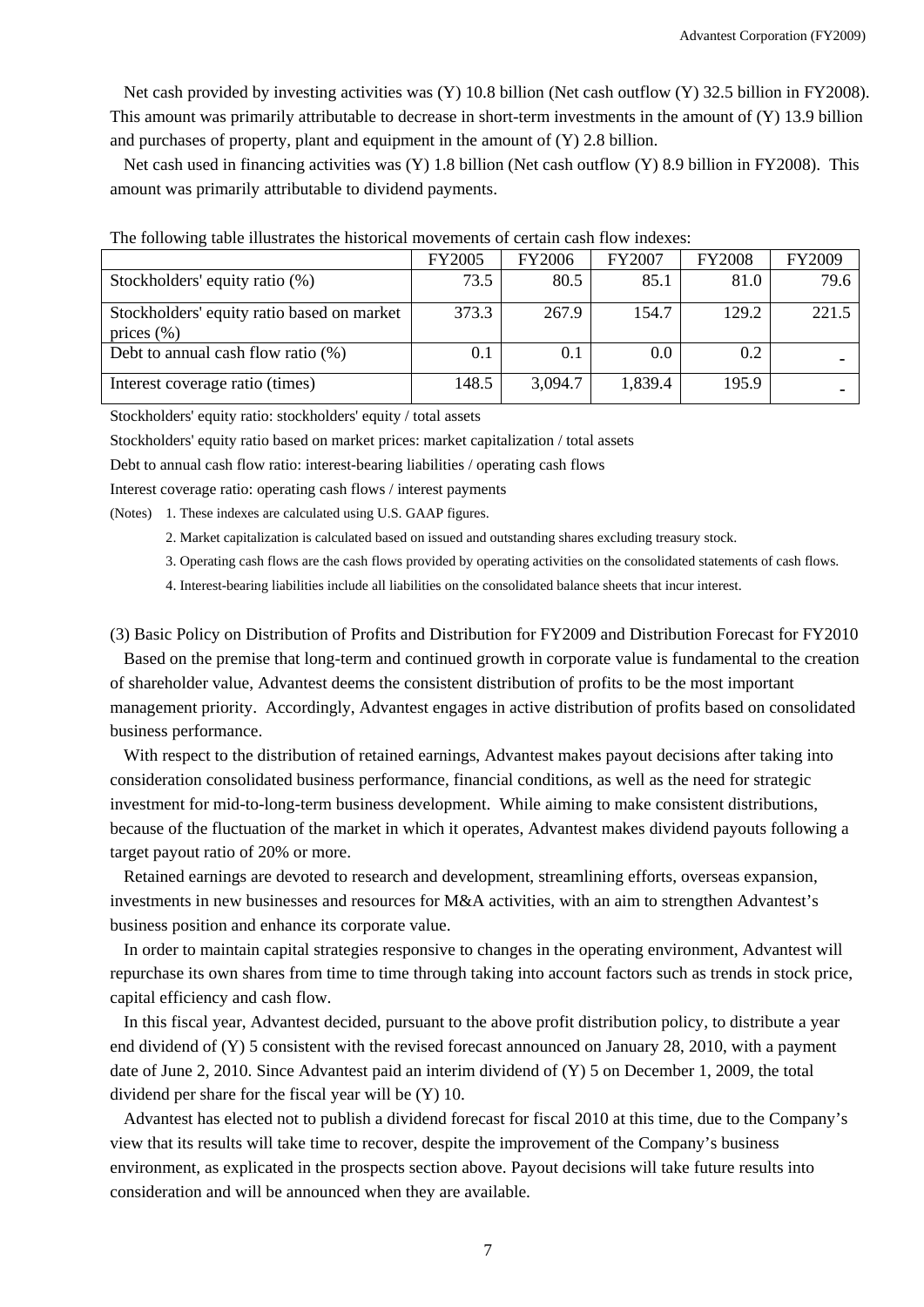## 2. Organization of the Advantest Group

The following diagram shows the business relationships among the major affiliated companies of the Advantest Group.



There are 10 other consolidated subsidiaries and 1 equity method affiliate in addition to those mentioned in the above diagram.

Consolidated subsidiaries (14 domestic; 16 overseas; 30 total) Equity method affiliate (1 domestic)

:Main flow of products and services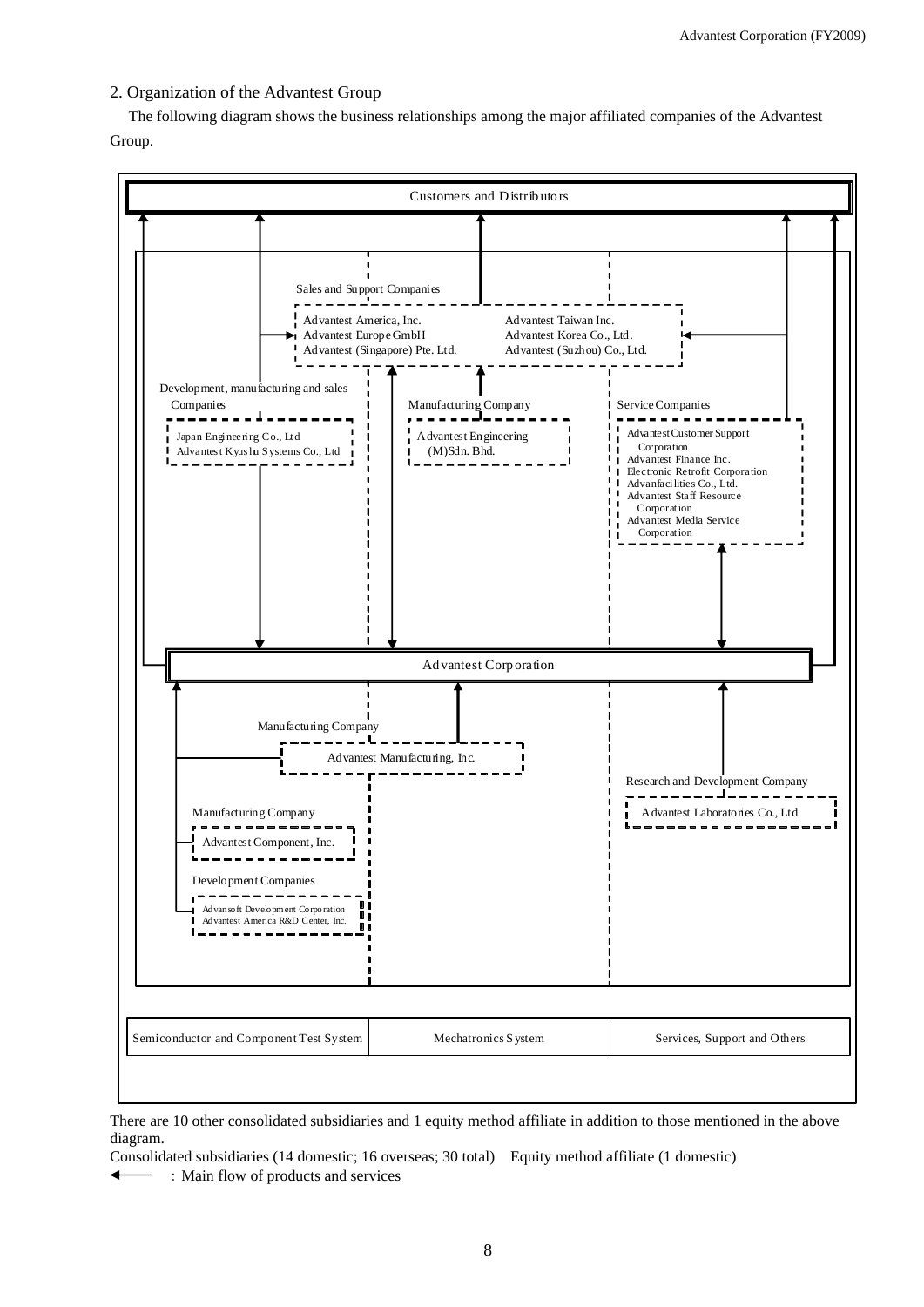### 3. Management Policy

### (1) Advantest's Basic Management Policy

Advantest has established a corporate vision of "Technology Support on the Leading Edge", and its corporate mission of "Quest for the Essence". Guided by these principles, Advantest respects each of its stakeholders, strives to maintain harmony with society, and aims for the sustained development of the Company and the improvement of corporate value while contributing to the goal of a sustainable society.

## (2) Target Financial Index

Advantest applies the "AVA" (Advantest Value Added), a financial index incorporating the concept of EVA®(Economic Value Added) \*, as a significant management indicator, along with profit margin, ROE and cash flows. Specifically, Advantest will set the minimum return-on-investment ratio ("hurdle rate") for evaluating AVA at 8% and a mid-term target at 12% or more with an aim to further enhance corporate value and shareholder value.

\*"EVA $^{\circ}$ " is a registered trademark of Stern Stewart & Co.

(3) Mid-and-Long-term Business Strategy and Issues to be Addressed

While maintaining "Measurements" as our core competence in mid-and-long term, Advantest intends to improve its corporate value by establishing a management and financial structure that responds timely to changes in the global market, and by aiming to increase market share by introducing fine products that will inspire the market demands of the next generation. To achieve these objectives, Advantest promotes to further strengthen its product development operations and improve production efficiency while strengthening its overseas operations and support system in the U.S., Europe and Asia.

As semiconductor manufacturers relax their restrictions on capital expenditures, Advantest is responding to signs of improvement in its business environment by speeding up the implementation of its management strategy and seeking greater business efficiencies. In the upcoming fiscal year, the Company will merge with one of its manufacturing subsidiaries and one of its service subsidiaries, and will review its R&D, manufacturing, sales, and service processes to further align them with customer requirements, enhancing the Company's ability to respond actively to market shifts.

Through "1000 Days," a corporate initiative launched in July 2009, Advantest will continue to strive to reduce lead times, provide timely new solutions optimized for market needs, explore new markets outside the semiconductor industry, and pursue overall cost savings, as part of a concerted strategy to improve profitability and swiftly return to financial health.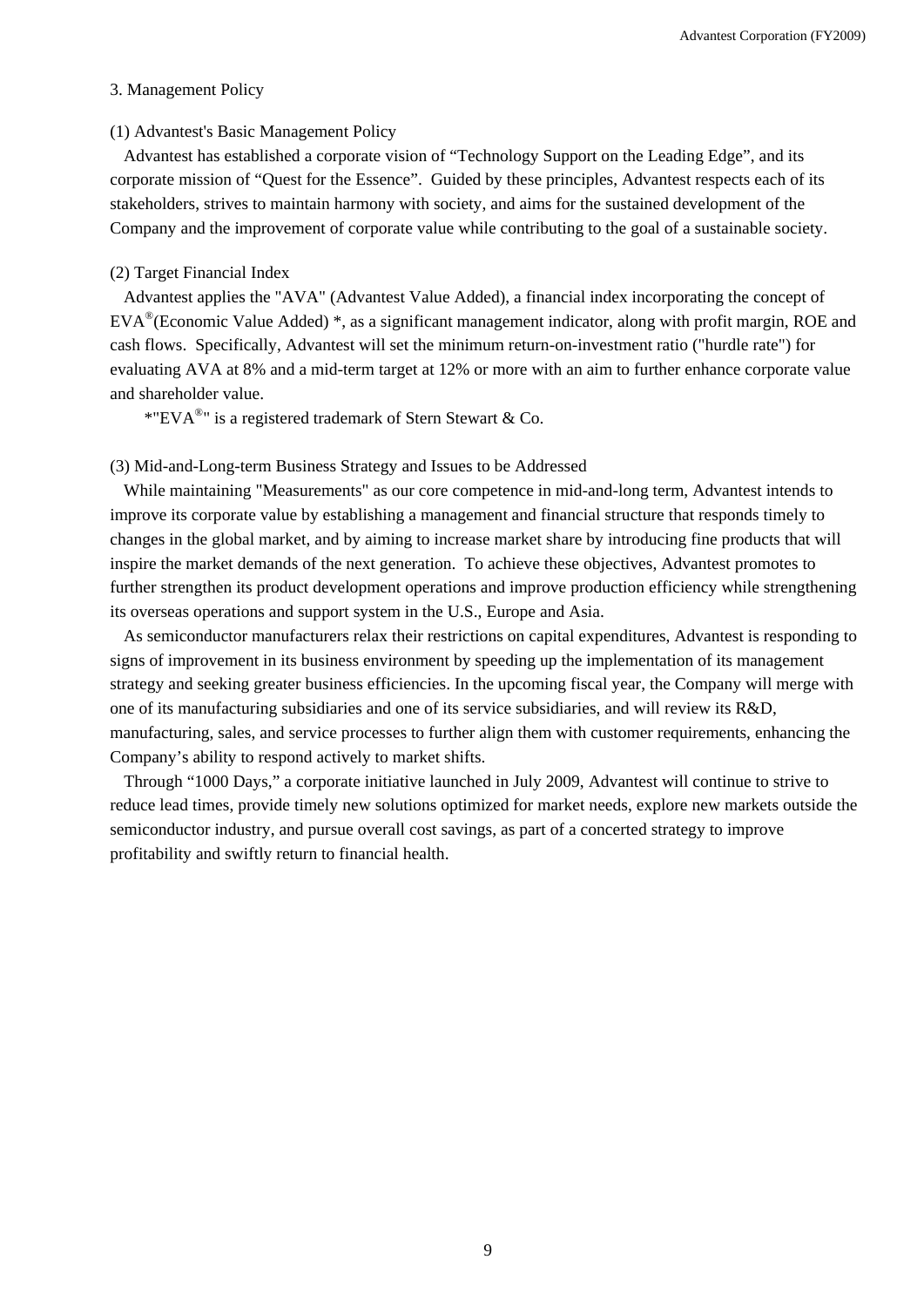# 4. Consolidated Financial Statements and Other Information

## (1)Consolidated Balance Sheets (Unaudited)

|                                    |   | <b>Yen (Millions)</b> |                       |  |  |
|------------------------------------|---|-----------------------|-----------------------|--|--|
| Assets                             |   | <b>March 31, 2009</b> | <b>March 31, 2010</b> |  |  |
|                                    |   |                       |                       |  |  |
| Current assets:                    |   |                       |                       |  |  |
| Cash and cash equivalents          | ¥ | 105,455               | 96,439                |  |  |
| Short-term investments             |   | 25,114                | 10,498                |  |  |
| Trade receivables, net             |   | 10,415                | 15,930                |  |  |
| Inventories                        |   | 9,737                 | 16,590                |  |  |
| Other current assets               |   | 6,586                 | 4,292                 |  |  |
| Total current assets               |   | 157,307               | 143,749               |  |  |
| Investment securities              |   | 6,679                 | 8,077                 |  |  |
| Property, plant and equipment, net |   | 33,974                | 32,881                |  |  |
| Intangible assets, net             |   | 1,470                 | 1,445                 |  |  |
| Other assets                       |   | 2,629                 | 2,511                 |  |  |
| Total assets                       | ¥ | 202,059               | 188,663               |  |  |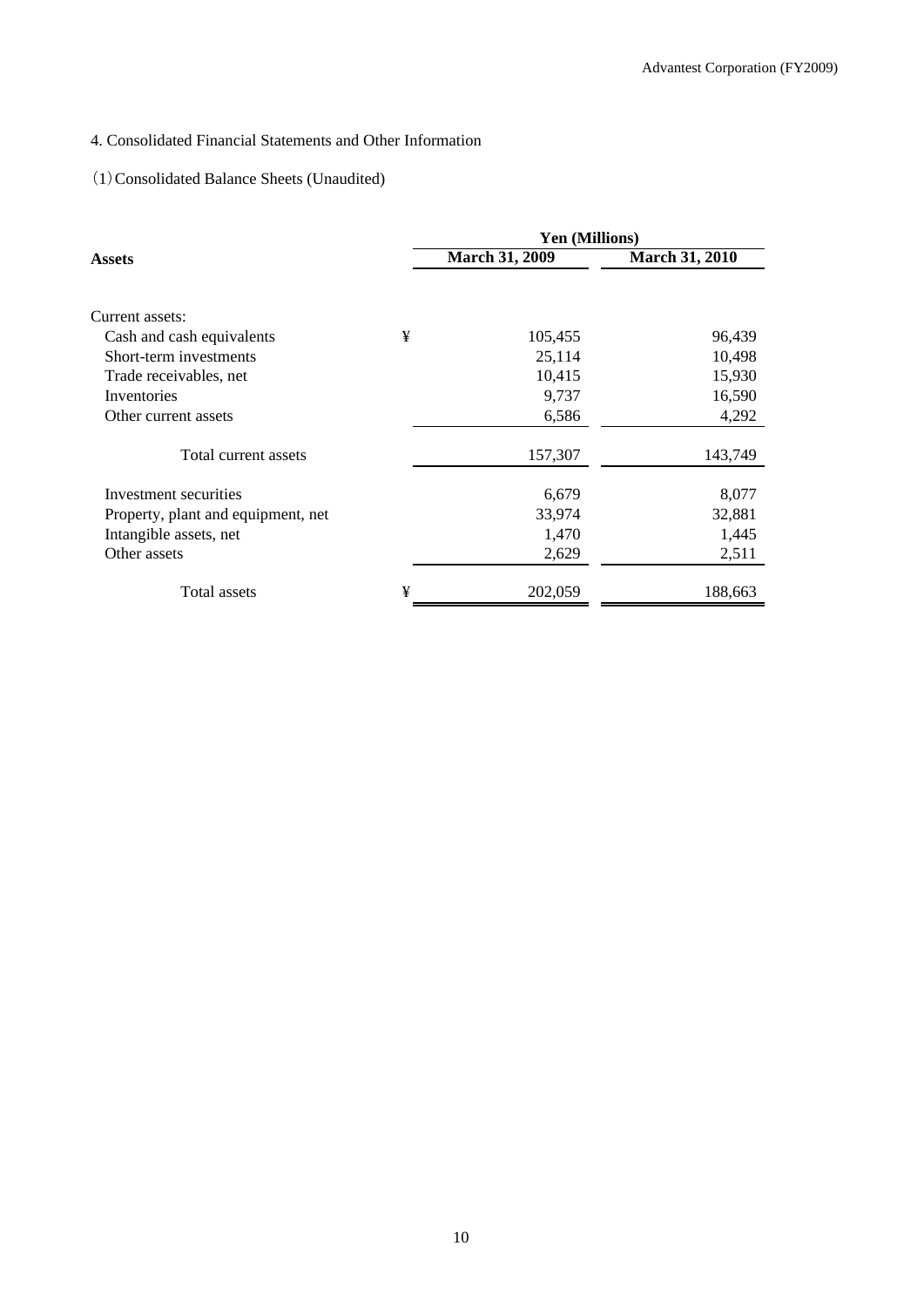|                                               |   | Yen (Millions)        |                       |  |  |
|-----------------------------------------------|---|-----------------------|-----------------------|--|--|
| <b>Liabilities and Stockholders' Equity</b>   |   | <b>March 31, 2009</b> | <b>March 31, 2010</b> |  |  |
| <b>Current liabilities:</b>                   |   |                       |                       |  |  |
| Trade accounts payable                        | ¥ | 4,767                 | 11,430                |  |  |
| Other accounts payable                        |   | 6,409                 | 981                   |  |  |
| Accrued expenses                              |   | 6,043                 | 4,894                 |  |  |
| Accrued warranty expenses                     |   | 2,811                 | 2,802                 |  |  |
| Other current liabilities                     |   | 1,507                 | 1,812                 |  |  |
| Total current liabilities                     |   | 21,537                | 21,919                |  |  |
| Accrued pension and severance cost            |   | 13,996                | 13,765                |  |  |
| Other liabilities                             |   | 2,910                 | 2,737                 |  |  |
| <b>Total liabilities</b>                      |   | 38,443                | 38,421                |  |  |
| Commitments and contingent liabilities        |   |                       |                       |  |  |
| Stockholders' equity:                         |   |                       |                       |  |  |
| Common stock                                  |   | 32,363                | 32,363                |  |  |
| Capital surplus                               |   | 40,320                | 40,463                |  |  |
| Retained earnings                             |   | 194,848               | 181,606               |  |  |
| Accumulated other comprehensive income (loss) |   | (14, 587)             | (14, 859)             |  |  |
| Treasury stock                                |   | (89, 328)             | (89, 331)             |  |  |
| Total stockholders' equity                    |   | 163,616               | 150,242               |  |  |
| Total liabilities and stockholders' equity    | ¥ | 202,059               | 188,663               |  |  |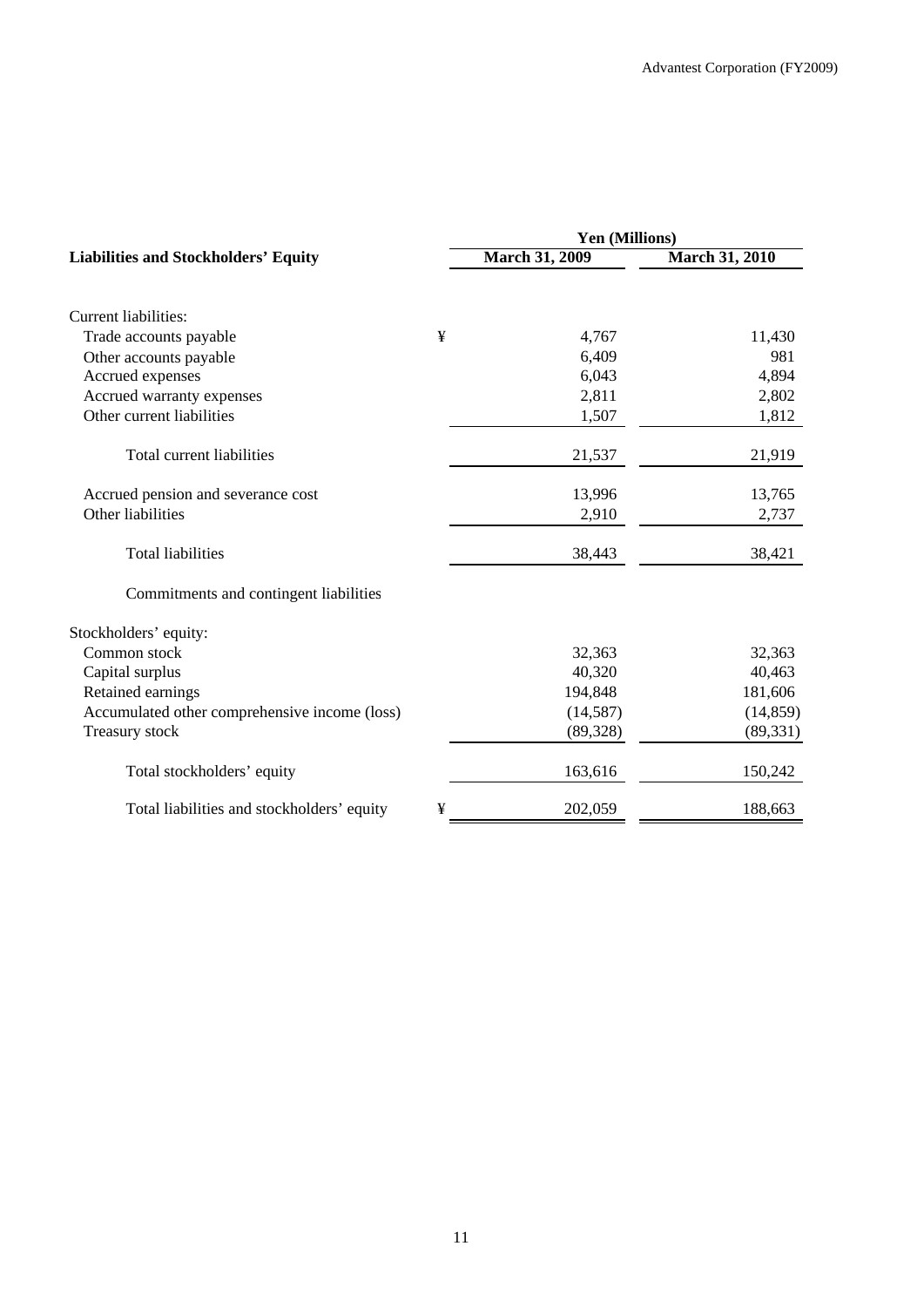## (2)Consolidated Statements of Operations (Unaudited)

|   | Yen (Millions)                             |                                            |  |
|---|--------------------------------------------|--------------------------------------------|--|
|   | <b>Year ended</b><br><b>March 31, 2009</b> | <b>Year ended</b><br><b>March 31, 2010</b> |  |
| ¥ | 76,652                                     | 53,225                                     |  |
|   | 56,837                                     | 27,297                                     |  |
|   | 19,815                                     | 25,928                                     |  |
|   | 23,713                                     | 17,896                                     |  |
|   | 31,771                                     | 19,671                                     |  |
|   | 13,788                                     |                                            |  |
|   | (49, 457)                                  | (11, 639)                                  |  |
|   |                                            |                                            |  |
|   | 2,157                                      | 579                                        |  |
|   | (11)                                       | (4)                                        |  |
|   | (3,510)                                    | (316)                                      |  |
|   | (1,940)                                    | 1,454                                      |  |
|   | (3,304)                                    | 1,713                                      |  |
|   |                                            |                                            |  |
|   | (52,761)                                   | (9,926)                                    |  |
|   | 21,994                                     | 1,457                                      |  |
|   | (147)                                      | (71)                                       |  |
| ¥ | (74,902)                                   | (11, 454)                                  |  |
|   |                                            |                                            |  |

|                              |   | Yen                                        |                                            |  |
|------------------------------|---|--------------------------------------------|--------------------------------------------|--|
|                              |   | <b>Year ended</b><br><b>March 31, 2009</b> | <b>Year ended</b><br><b>March 31, 2010</b> |  |
| Net income (loss) per share: |   |                                            |                                            |  |
| <b>Basic</b>                 | ¥ | (419.09)                                   | (64.09)                                    |  |
| Diluted                      |   | (419.09)                                   | (64.09)                                    |  |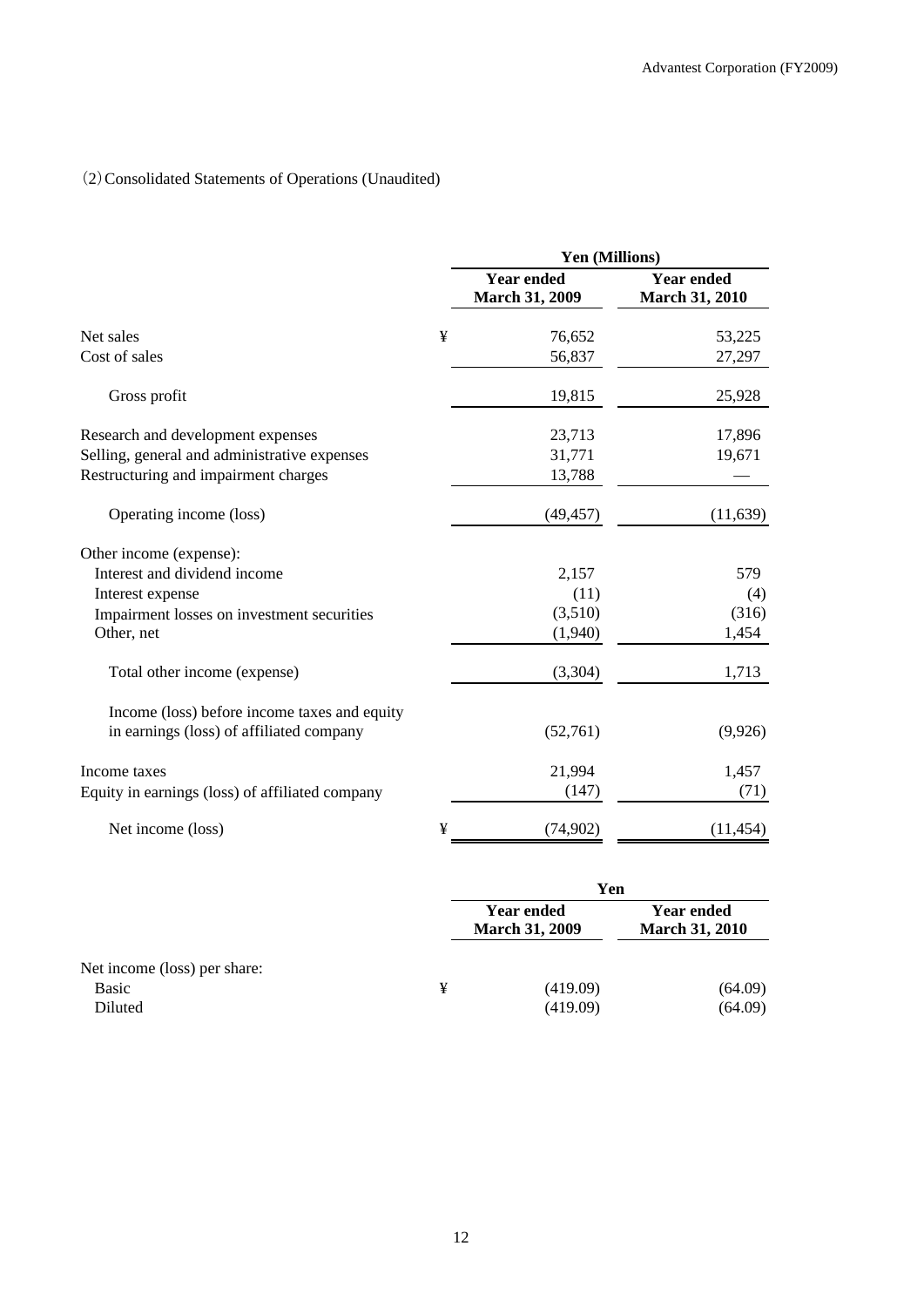$\ddot{\phantom{a}}$ 

 $\frac{1}{2}$  ,  $\frac{1}{2}$ 

# (3) Consolidated Statements of Stockholders' Equity (Unaudited)

|                                               |   | Yen (Millions)                             |                                            |
|-----------------------------------------------|---|--------------------------------------------|--------------------------------------------|
|                                               |   | <b>Year ended</b><br><b>March 31, 2009</b> | <b>Year ended</b><br><b>March 31, 2010</b> |
| Common stock                                  |   |                                            |                                            |
| Balance at beginning of year                  | ¥ | 32,363                                     | 32,363                                     |
| Changes in the year                           |   |                                            |                                            |
| Total changes in the year                     |   |                                            |                                            |
| Balance at end of year                        |   | 32,363                                     | 32,363                                     |
| Capital surplus                               |   |                                            |                                            |
| Balance at beginning of year                  |   | 40,072                                     | 40,320                                     |
| Changes in the year                           |   |                                            |                                            |
| Stock option compensation expense             |   | 248                                        | 143                                        |
| Total changes in the year                     |   | $\overline{248}$                           | $\overline{143}$                           |
| Balance at end of year                        |   | 40,320                                     | 40,463                                     |
| Retained earnings                             |   |                                            |                                            |
| Balance at beginning of year                  |   | 278,689                                    | 194,848                                    |
| Changes in the year                           |   |                                            |                                            |
| Net income (loss)                             |   | (74, 902)                                  | (11, 454)                                  |
| Cash dividends                                |   | (8,936)                                    | (1,787)                                    |
| Sale of treasury stock                        |   | (3)                                        | (1)                                        |
| Total changes in the year                     |   | (83, 841)                                  | (13,242)                                   |
| Balance at end of year                        |   | 194,848                                    | 181,606                                    |
| Accumulated other comprehensive income (loss) |   |                                            |                                            |
| Balance at beginning of year                  |   | (7,615)                                    | (14, 587)                                  |
| Changes in the year                           |   |                                            |                                            |
| Other comprehensive income (loss), net of tax |   | (6,972)                                    | (272)                                      |
| Total changes in the year                     |   | (6,972)                                    | (272)                                      |
| Balance at end of year                        |   | (14, 587)                                  | (14, 859)                                  |
| Treasury stock                                |   |                                            |                                            |
| Balance at beginning of year                  |   | (89, 325)                                  | (89, 328)                                  |
| Changes in the year                           |   |                                            |                                            |
| Repurchase of treasury stock                  |   | (7)                                        | (4)                                        |
| Sale of treasury stock                        |   | 4                                          | 1                                          |
| Total changes in the year                     |   | (3)                                        | (3)                                        |
| Balance at end of year                        | ¥ | (89, 328)                                  | (89, 331)                                  |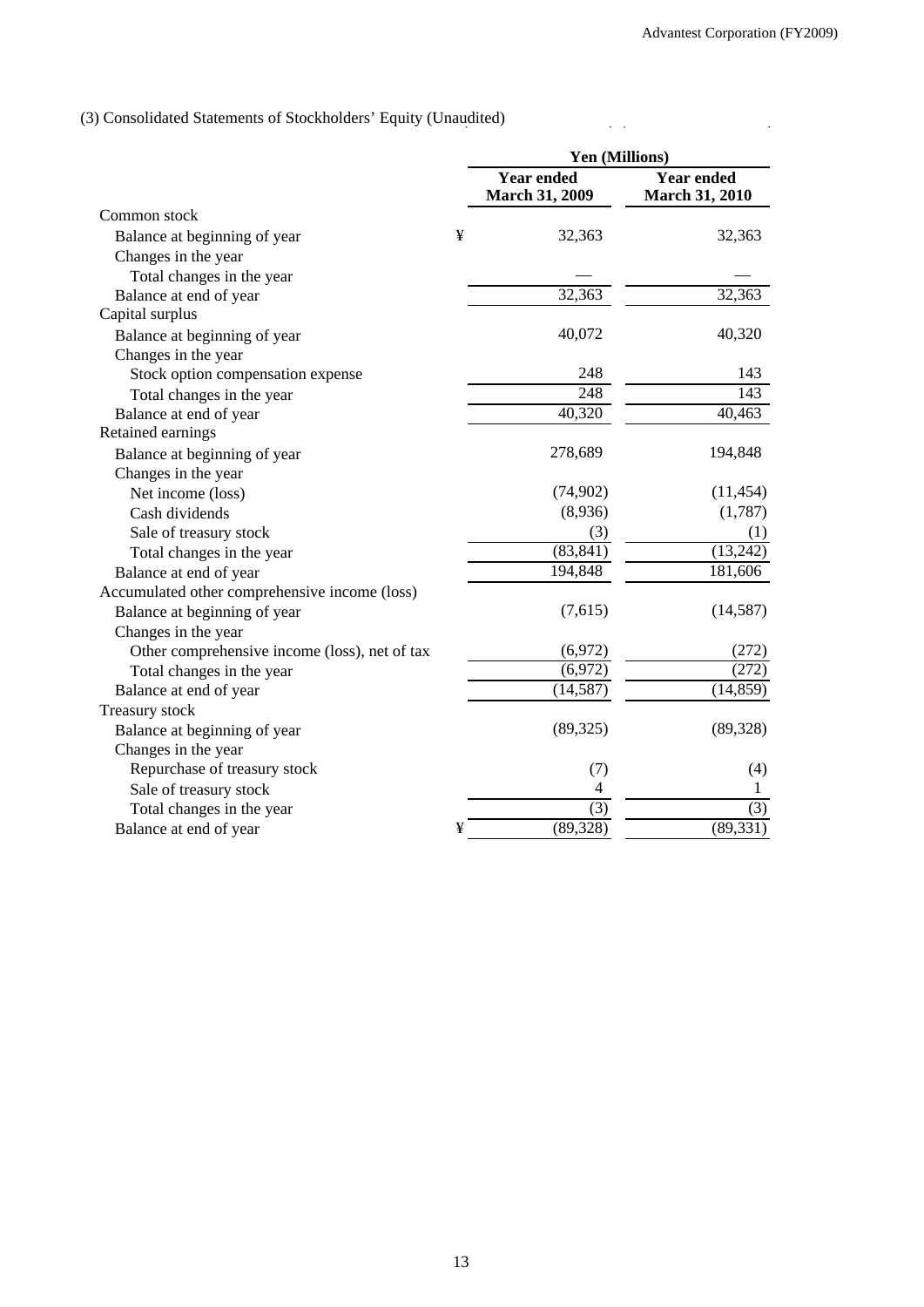|                                               |   | Yen (Millions)                             |                                            |  |
|-----------------------------------------------|---|--------------------------------------------|--------------------------------------------|--|
|                                               |   | <b>Year ended</b><br><b>March 31, 2009</b> | <b>Year ended</b><br><b>March 31, 2010</b> |  |
| Total stockholders' equity                    |   |                                            |                                            |  |
| Balance at beginning of year                  | ¥ | 254,184                                    | 163,616                                    |  |
| Changes in the year                           |   |                                            |                                            |  |
| Net income (loss)                             |   | (74,902)                                   | (11, 454)                                  |  |
| Other comprehensive income (loss), net of tax |   | (6,972)                                    | (272)                                      |  |
| Cash dividends                                |   | (8,936)                                    | (1,787)                                    |  |
| Stock option compensation expense             |   | 248                                        | 143                                        |  |
| Repurchase of treasury stock                  |   | (7)                                        | (4)                                        |  |
| Sale of treasury stock                        |   |                                            | $\Omega$                                   |  |
| Total changes in the year                     |   | (90, 568)                                  | (13, 374)                                  |  |
| Balance at end of year                        |   | 163,616                                    | 150,242                                    |  |

| Yen (Millions)                      |                                            |  |
|-------------------------------------|--------------------------------------------|--|
| Year ended<br><b>March 31, 2009</b> | <b>Year ended</b><br><b>March 31, 2010</b> |  |
|                                     |                                            |  |
| (74,902)                            | (11, 454)                                  |  |
|                                     |                                            |  |
| (1,793)                             | (2,614)                                    |  |
| (244)                               | 776                                        |  |
| (4,935)                             | 1,566                                      |  |
| (6,972)                             | (272)                                      |  |
| ¥<br>(81, 874)                      | (11, 726)                                  |  |
|                                     |                                            |  |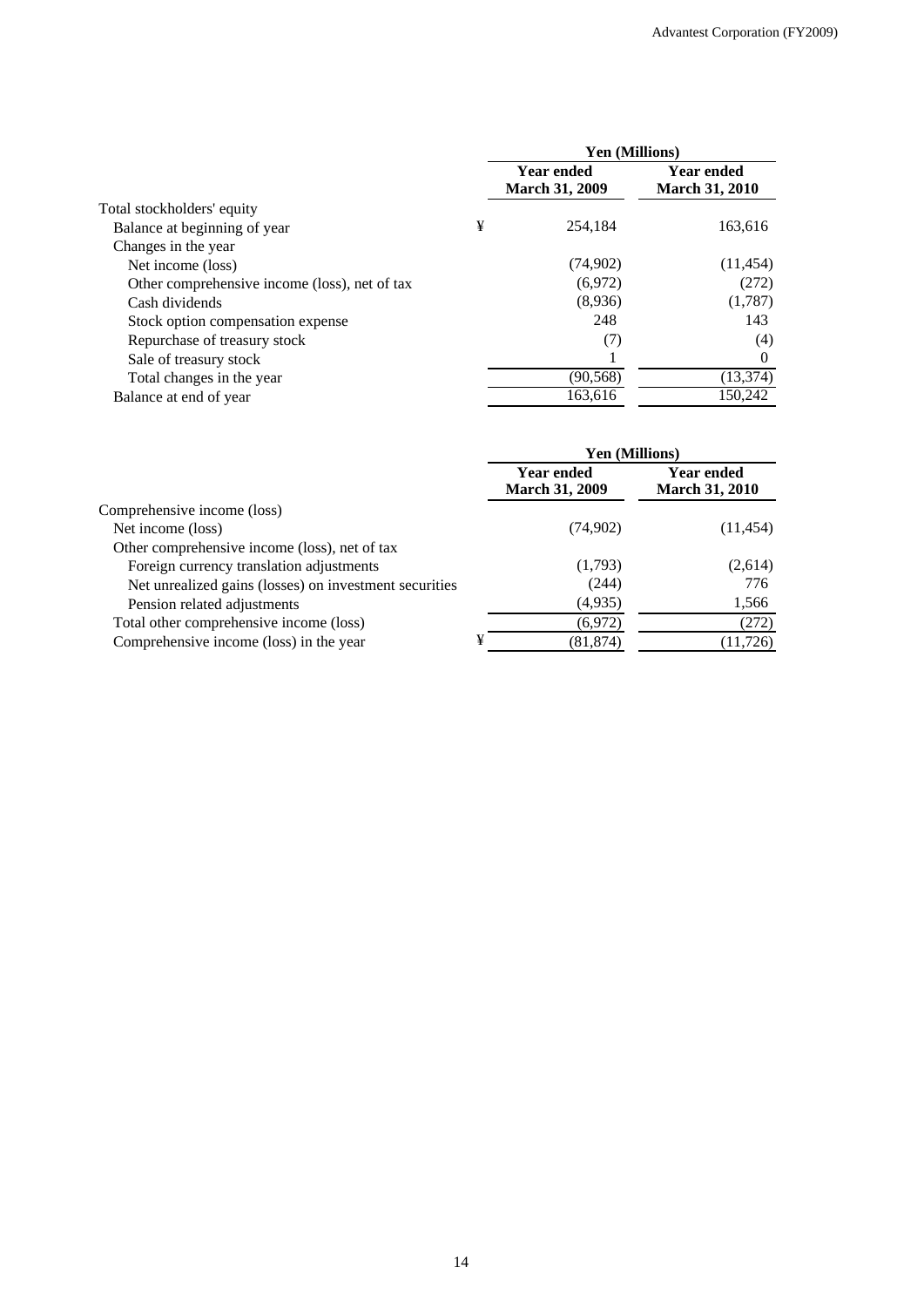# (4)Consolidated Statement of Cash Flows (Unaudited)

|                                                                  |   | Yen (Millions)                             |                                            |  |
|------------------------------------------------------------------|---|--------------------------------------------|--------------------------------------------|--|
|                                                                  |   | <b>Year ended</b><br><b>March 31, 2009</b> | <b>Year ended</b><br><b>March 31, 2010</b> |  |
| Cash flows from operating activities:                            |   |                                            |                                            |  |
| Net income (loss)                                                | ¥ | (74, 902)                                  | (11, 454)                                  |  |
| Adjustments to reconcile net income (loss) to net cash           |   |                                            |                                            |  |
| provided by (used in) operating activities:                      |   |                                            |                                            |  |
| Depreciation and amortization                                    |   | 8,719                                      | 4,314                                      |  |
| Deferred income taxes                                            |   | 20,205                                     | (148)                                      |  |
| Stock option compensation expense                                |   | 248                                        | 143                                        |  |
| Restructuring and impairment charges                             |   | 18,930                                     |                                            |  |
| Impairment losses on investment securities                       |   | 3,510                                      | 316                                        |  |
| Changes in assets and liabilities:                               |   |                                            |                                            |  |
| Trade receivables                                                |   | 19,323                                     | (5, 457)                                   |  |
| Inventories                                                      |   | 17,816                                     | (6,942)                                    |  |
| Trade accounts payable<br>Other accounts payable                 |   | (6,879)<br>5,948                           | 6,525<br>(5,534)                           |  |
| Accrued expenses                                                 |   | (4,893)                                    | (1,126)                                    |  |
| Accrued warranty expenses                                        |   | (617)                                      | (8)                                        |  |
| Accrued pension and severance cost                               |   | (1,605)                                    | (240)                                      |  |
| Other                                                            |   | (3, 446)                                   | 1,865                                      |  |
| Net cash provided by (used in) operating activities              |   | 2,357                                      | (17,746)                                   |  |
| Cash flows from investing activities:                            |   |                                            |                                            |  |
| (Increase) decrease in short-term investments                    |   | (26,210)                                   | 13,881                                     |  |
| Purchase of non-marketable investment securities                 |   | (911)                                      | (389)                                      |  |
| Proceeds from sale of property, plant and equipment              |   | 390                                        | 287                                        |  |
| Purchases of property, plant and equipment                       |   | (4,909)                                    | (2,798)                                    |  |
| Purchases of intangible assets                                   |   | (645)                                      | (215)                                      |  |
| Other                                                            |   | (222)                                      | 58                                         |  |
| Net cash provided by (used in) investing activities              |   | (32,507)                                   | 10,824                                     |  |
| Cash flows from financing activities:                            |   |                                            |                                            |  |
| Proceeds from sale of treasury stock                             |   | 2                                          | $\mathbf{0}$                               |  |
| Payments to acquire treasury stock                               |   | (6)                                        | (4)                                        |  |
| Dividends paid                                                   |   | (8,924)                                    | (1,796)                                    |  |
| Other                                                            |   | (2)                                        | (3)                                        |  |
| Net cash used in financing activities                            |   | (8,930)                                    | (1,803)                                    |  |
| Net effect of exchange rate changes on cash and cash equivalents |   | (2, 813)                                   | (291)                                      |  |
| Net change in cash and cash equivalents                          |   | (41, 893)                                  | (9,016)                                    |  |
| Cash and cash equivalents at beginning of year                   |   | 147,348                                    | 105,455                                    |  |
| Cash and cash equivalents at end of year                         | ¥ | 105,455                                    | 96,439                                     |  |

(5) Notes on Preconditions to Going Concerns: None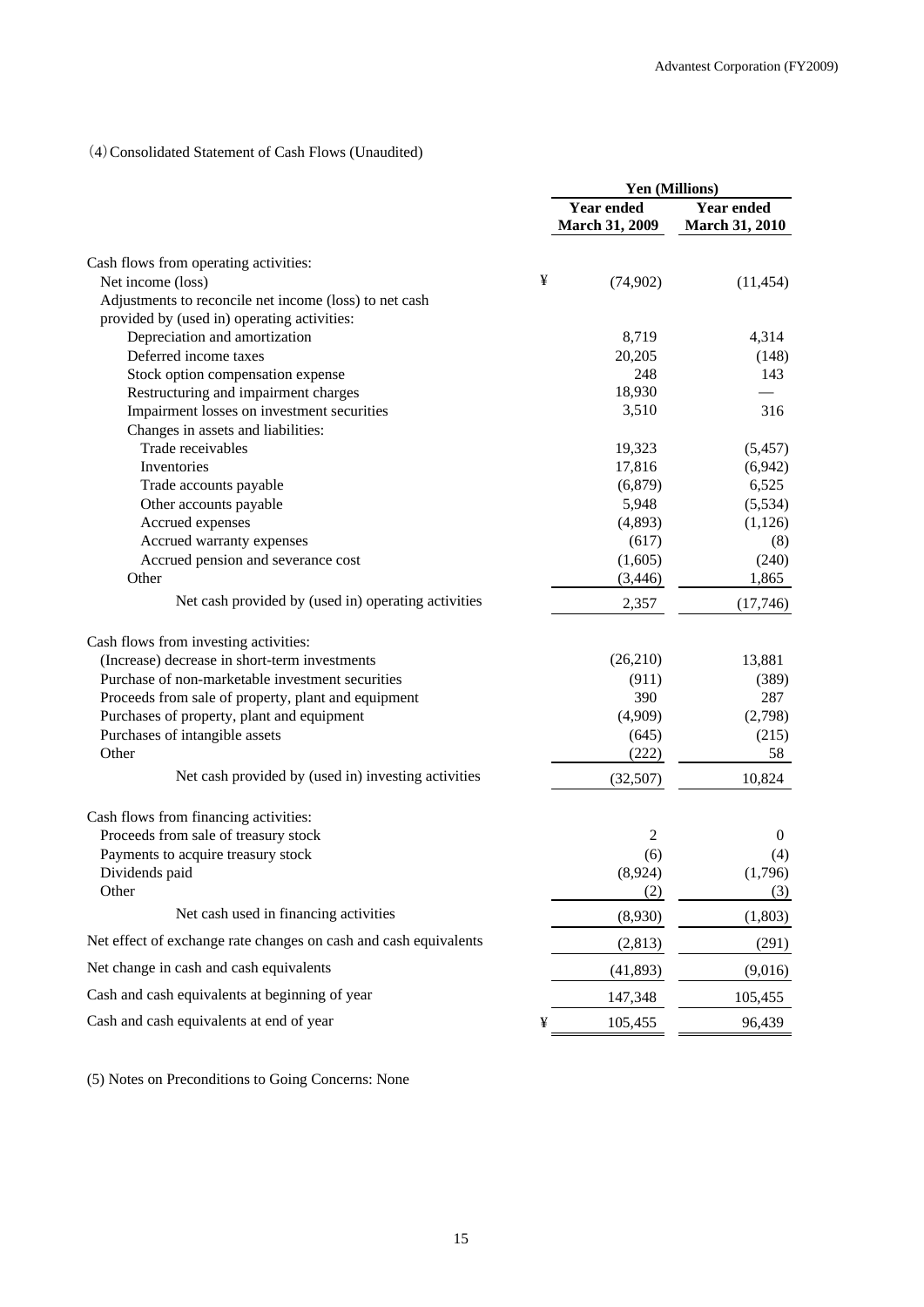(6) Notes to the Consolidated Financial Statements

(Note 1) Accounting Principles, Procedures and the Presentation of the Consolidated Financial Statements

(a) Terminology, Form and Method of Preparation of the Consolidated Financial Statements Advantest Corporation (or the "Company") and its consolidated subsidiaries (collectively "Advantest") prepare the consolidated financial statements in accordance with generally accepted accounting principle in the United States of America ("U.S. GAAP"). U.S. GAAP is codified in the Financial Accounting Standards Board ("FASB") Accounting Standards Codification ("ASC"), which is the source of authoritative accounting principles recognized by the FASB to be applied by nongovernmental entities. Advantest Corporation and its consolidated subsidiaries prepare their unconsolidated financial statements in accordance with accounting principles generally accepted in the country of their domicile. Certain adjustments and reclassifications have been incorporated in the accompanying non-consolidated financial statements to present them in conformity with U.S.GAAP.

(b) Preparation of Consolidated Financial Statements and Registration with the U.S. Securities and Exchange Commission

Advantest Corporation became listed on the New York Stock Exchange on September 17, 2001 (local time) by means of an issuance of American Depository Shares, and has been filing a Form 20-F (equivalent to the Annual Securities Report in Japan) with the U.S. Securities and Exchange Commission since FY2001. Advantest prepares the consolidated financial statements in its Form 20-F in accordance with U.S. GAAP.

(c) Scope of Consolidation and Application of the Equity Method

Advantest's consolidated financial statements include financial statements of Advantest Corporation and its subsidiaries, all of which are wholly-owned. Advantest is not involved with any significant variable interest entities where Advantest is the primary beneficiary, and which require consolidation in accordance with U.S. GAAP. All significant intercompany balances and transactions have been eliminated in consolidation.

The following table sets forth the number of consolidated subsidiaries and equity method affiliates of Advantest:

|                           | <b>FY 2008</b><br>(As of March 31, 2009) | FY 2009<br>(As of March 31, 2010) | Increase<br>(decrease) |
|---------------------------|------------------------------------------|-----------------------------------|------------------------|
| Domestic                  | 22                                       | 14                                | (8)                    |
| Overseas                  |                                          | 16                                | $\left(1\right)$       |
| Consolidated subsidiaries | 39                                       | 30                                | 9)                     |
| Equity method affiliates  |                                          |                                   |                        |
| Total                     |                                          | 31                                | 9)                     |

16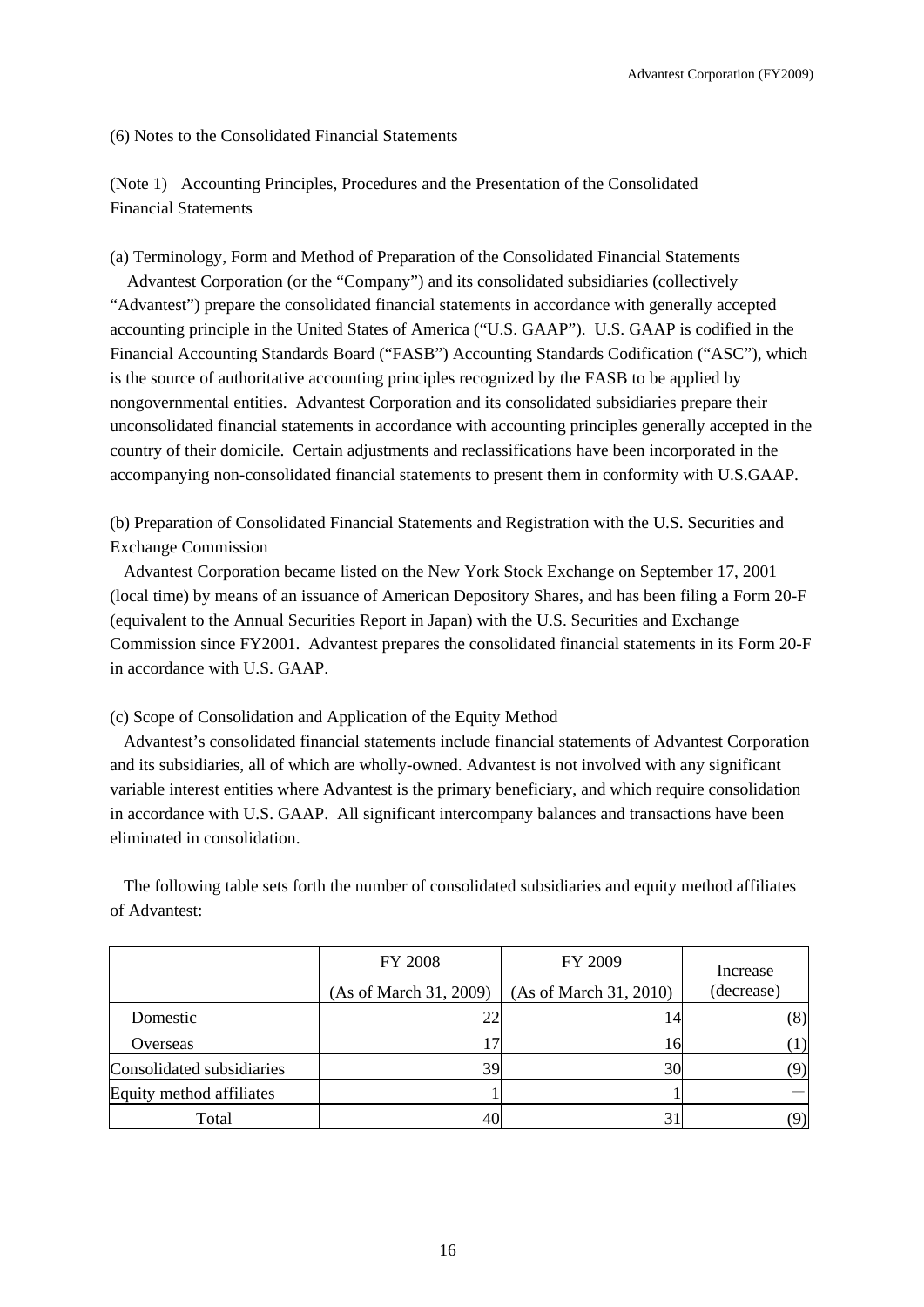Changes in the scope of consolidation: Excluded 9

Material changes in subsidiaries: Excluded 1 (Company name: Advantest DI Corporation \*)

\* Advantest DI Corporation was merged with Advantest Manufacturing, Inc. which is Advantest's subsidiary on April 1, 2009.

(Note 2) Significant Accounting Policies

There are no significant changes pertaining to accounting policies from the fiscal year 2008 Annual Report which was submitted on June 26, 2009.

### (Note 3) Reclassifications

Certain reclassifications have been made to the prior years' consolidated financial statements to conform with the presentation used for the year ended March 31, 2010.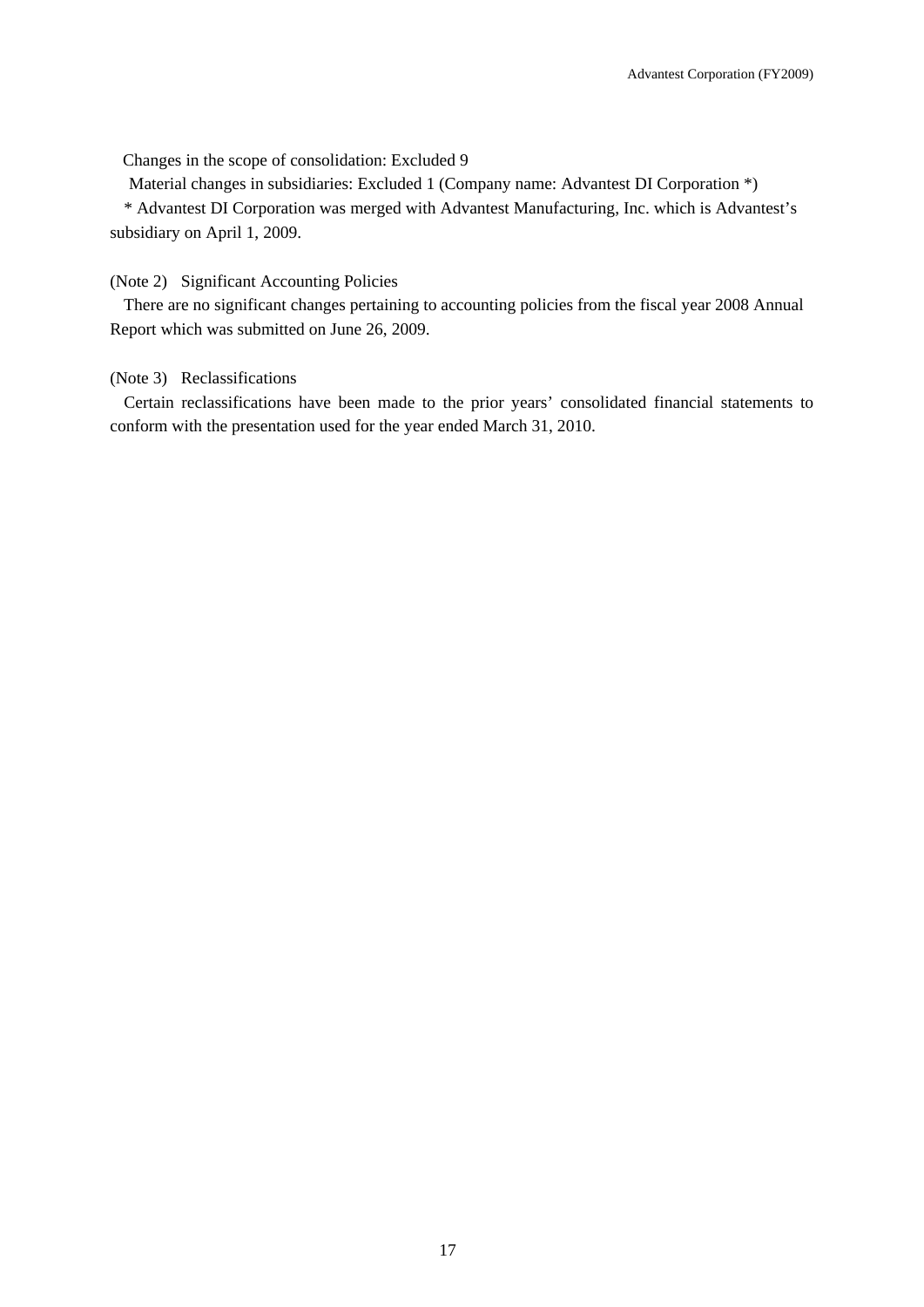### (Note 4) Segment Information

### 1. Business Segment Information

|                                                                       | Yen (Millions)                                                             |                                                  |                                    |                                 |           |  |  |
|-----------------------------------------------------------------------|----------------------------------------------------------------------------|--------------------------------------------------|------------------------------------|---------------------------------|-----------|--|--|
|                                                                       | Year ended March 31, 2009                                                  |                                                  |                                    |                                 |           |  |  |
|                                                                       | Semiconductor<br>and<br>Component<br><b>Test System</b><br><b>Business</b> | <b>Mechatronics</b><br>System<br><b>Business</b> | Services.<br>Support and<br>Others | Elimination<br>and<br>Corporate | Total     |  |  |
| Net sales to unaffiliated customers                                   | ¥<br>48,629                                                                | 12,208                                           | 15,815                             |                                 | 76,652    |  |  |
| Inter-segment sales                                                   | 587                                                                        | 2,180                                            |                                    | (2,767)                         |           |  |  |
| Sales                                                                 | 49,216                                                                     | 14,388                                           | 15,815                             | (2,767)                         | 76,652    |  |  |
| Depreciation and amortization<br>Operating income (loss) before stock | 3,893                                                                      | 1,813                                            | 2,668                              | 345                             | 8,719     |  |  |
| option compensation expense<br>Adjustment:                            | (28,914)                                                                   | (11, 865)                                        | (1,099)                            | (7, 331)                        | (49,209)  |  |  |
| Stock option compensation expense                                     |                                                                            |                                                  |                                    |                                 | 248       |  |  |
| Operating income (loss)                                               |                                                                            |                                                  |                                    | ¥                               | (49, 457) |  |  |
| Expenditures for additions to long-lived                              |                                                                            |                                                  |                                    |                                 |           |  |  |
| assets                                                                | 1,657                                                                      | 1,249                                            | 1,606                              | 96                              | 4,608     |  |  |
| Total assets                                                          | 29,449                                                                     | 11,017                                           | 10,773                             | 150,820                         | 202,059   |  |  |

|                                                                                    | <b>Yen (Millions)</b>                                                      |                                                  |                                    |                                 |           |  |  |
|------------------------------------------------------------------------------------|----------------------------------------------------------------------------|--------------------------------------------------|------------------------------------|---------------------------------|-----------|--|--|
|                                                                                    | Year ended March 31, 2010                                                  |                                                  |                                    |                                 |           |  |  |
|                                                                                    | Semiconductor<br>and<br>Component<br><b>Test System</b><br><b>Business</b> | <b>Mechatronics</b><br>System<br><b>Business</b> | Services.<br>Support and<br>Others | Elimination<br>and<br>Corporate | Total     |  |  |
| Net sales to unaffiliated customers                                                | ¥<br>30,168                                                                | 11,219                                           | 11,838                             |                                 | 53,225    |  |  |
| Inter-segment sales                                                                | 2,404                                                                      | 18                                               |                                    | (2, 422)                        |           |  |  |
| Sales                                                                              | 32,572                                                                     | 11,237                                           | 11,838                             | (2,422)                         | 53,225    |  |  |
| Depreciation and amortization                                                      | 1,364                                                                      | 470                                              | 1,977                              | 503                             | 4,314     |  |  |
| Operating income (loss) before stock<br>option compensation expense<br>Adjustment: | (7,042)                                                                    | (1,897)                                          | 2,175                              | (4, 732)                        | (11, 496) |  |  |
| Stock option compensation expense                                                  |                                                                            |                                                  |                                    |                                 | 143       |  |  |
| Operating income (loss)<br>Expenditures for additions to long-lived                |                                                                            |                                                  |                                    | ¥                               | (11, 639) |  |  |
| assets                                                                             | 942                                                                        | 396                                              | 1,856                              | 231                             | 3,425     |  |  |
| Total assets                                                                       | 38,782                                                                     | 10,478                                           | 11,474                             | 127,929                         | 188,663   |  |  |

(Notes)

1. Adjustments to operating income (loss) in Corporate principally represent corporate general and administrative expenses and research and development expenses related to fundamental research activities that are not allocated to operating segments.

2. Advantest uses the operating income (loss) before stock option compensation expense for management's analysis of business segment results.

3. Total assets included in Corporate primarily consist of cash and cash equivalents assets for general corporate use and assets used for fundamental research activities, which are not allocated to reportable segments.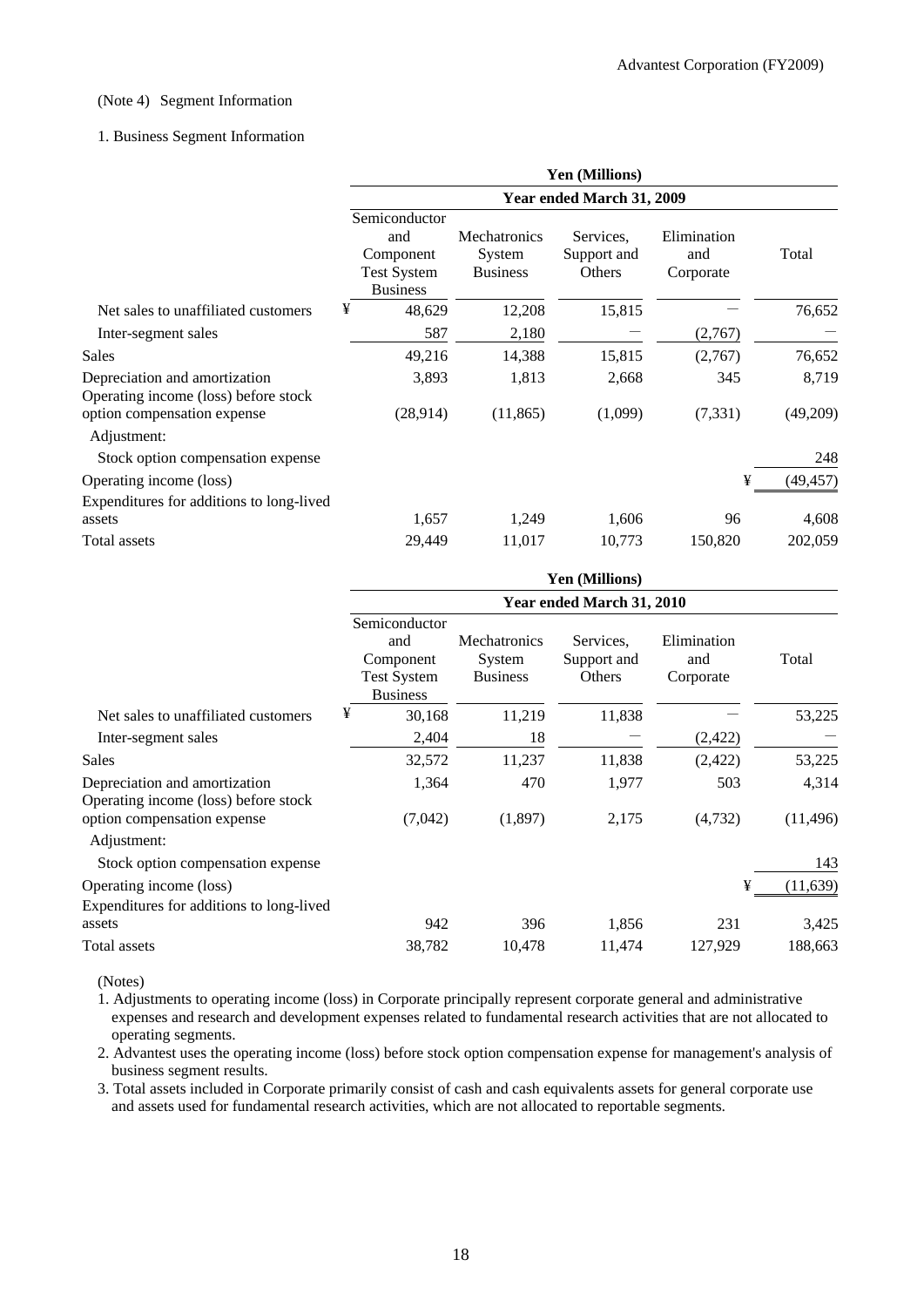|          |   | Yen (Millions)        |                       |  |  |
|----------|---|-----------------------|-----------------------|--|--|
|          |   | <b>Year ended</b>     | Year ended            |  |  |
|          |   | <b>March 31, 2009</b> | <b>March 31, 2010</b> |  |  |
| Japan    | ¥ | 24,734                | 11,976                |  |  |
| Americas |   | 11,759                | 4,930                 |  |  |
| Europe   |   | 2,844                 | 2,137                 |  |  |
| Asia     |   | 37,315                | 34,182                |  |  |
| Total    | ¥ | 76,652                | 53,225                |  |  |

### 2. Consolidated Net Sales by Geographical Areas

(Notes)

1. Net sales to unaffiliated customers are based on the customer's location.

2. Each of the segments includes primarily the following countries or regions:

- (1) Americas U.S.A., Republic of Costa Rica, etc.
- (2) Europe Israel, Germany, etc.
- (3) Asia Taiwan, South Korea, China, Malaysia, etc.

### 3. Segment Information by Geographic Area

|                                                   |   | Yen (Millions) |                           |         |        |                    |           |  |
|---------------------------------------------------|---|----------------|---------------------------|---------|--------|--------------------|-----------|--|
|                                                   |   |                | Year ended March 31, 2009 |         |        |                    |           |  |
|                                                   |   |                |                           |         |        | Elimination<br>and |           |  |
|                                                   |   | Japan          | Americas                  | Europe  | Asia   | Corporate          | Total     |  |
| Net sales to unaffiliated customers $\frac{4}{3}$ |   | 42,052         | 20,464                    | 2,702   | 11,434 |                    | 76,652    |  |
| Inter-segment sales                               |   | 22,923         | 3,299                     | 1,446   | 4,727  | (32,395)           |           |  |
| <b>Sales</b>                                      |   | 64,975         | 23,763                    | 4,148   | 16,161 | (32, 395)          | 76,652    |  |
| Operating income (loss)                           |   | (44,860)       | 1,894                     | (1,677) | 1,996  | (6, 810)           | (49, 457) |  |
| Total assets                                      | ¥ | 78,830         | 25,110                    | 8,135   | 29,625 | 60,359             | 202,059   |  |

|                                          |         | Yen (Millions)            |        |        |                    |           |  |  |
|------------------------------------------|---------|---------------------------|--------|--------|--------------------|-----------|--|--|
|                                          |         | Year ended March 31, 2010 |        |        |                    |           |  |  |
|                                          |         |                           |        |        | Elimination<br>and |           |  |  |
|                                          | Japan   | Americas                  | Europe | Asia   | Corporate          | Total     |  |  |
| ¥<br>Net sales to unaffiliated customers | 22,831  | 12,319                    | 2,100  | 15,975 |                    | 53,225    |  |  |
| Inter-segment sales                      | 26,286  | 3,266                     | 1,498  | 3,915  | (34, 965)          |           |  |  |
| <b>Sales</b>                             | 49,117  | 15,585                    | 3,598  | 19,890 | (34, 965)          | 53,225    |  |  |
| Operating income (loss)                  | (8,630) | 704                       | 226    | 1,612  | (5,551)            | (11, 639) |  |  |
| ¥<br>Total assets                        | 89,970  | 10.435                    | 7,205  | 37.626 | 43.427             | 188,663   |  |  |

(Notes)

1. Adjustments to operating income (loss) in Corporate principally represent corporate general and administrative expenses and research and development expenses related to fundamental research activities that are not allocated to corporate general administrative expense and segment by geographic area. Stock option expense of (Y) 248 million and (Y) 143 million for FY2008 and FY2009, respectively, are included in Corporate operating expenses.

2. Total assets included in Corporate primarily consist of the parent company's cash and cash equivalents, assets for general corporate use and assets used for fundamental research activities.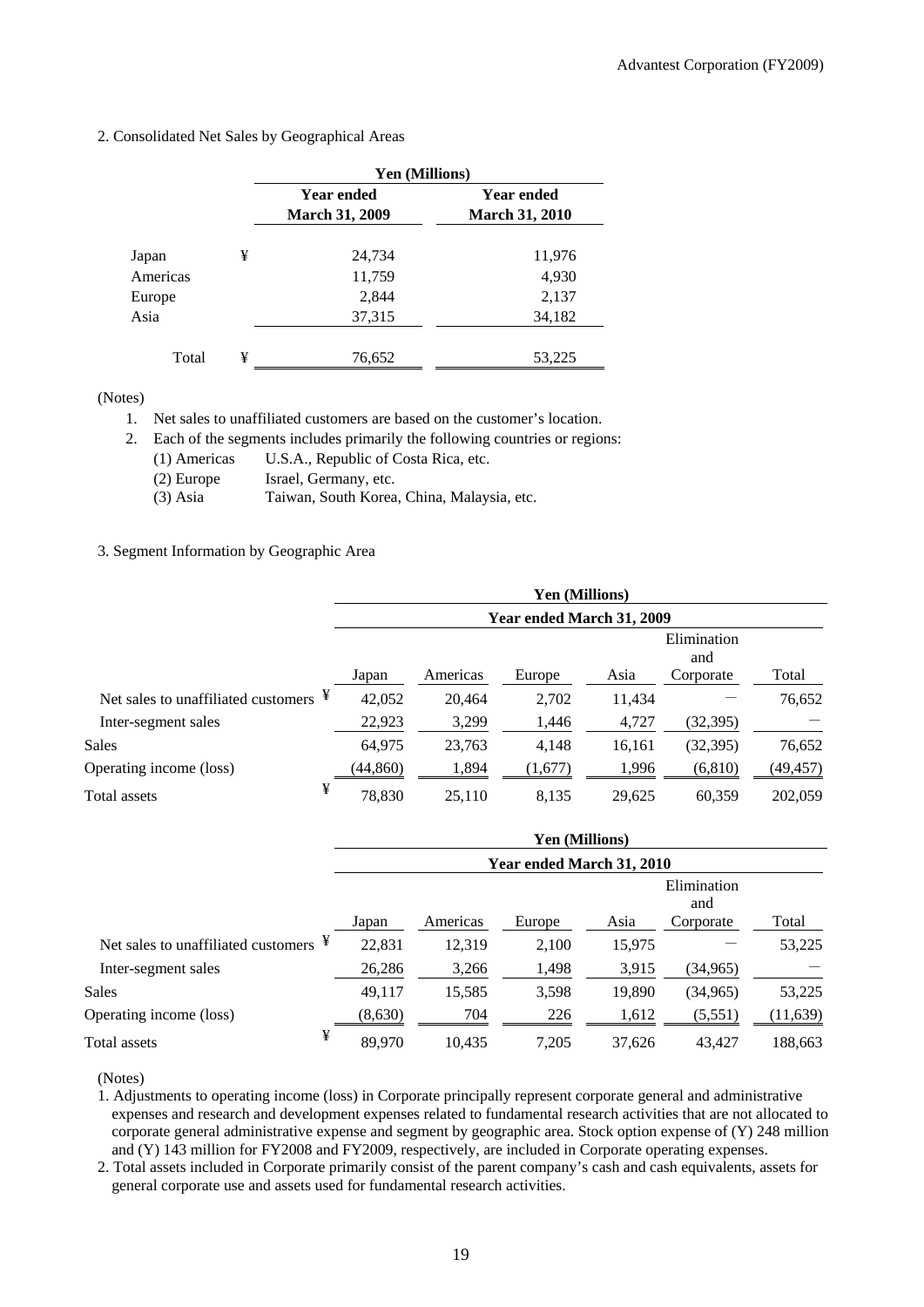### (Note 5) Per Share information

 The following table sets forth the computation of basic and diluted net income (loss) per share for the years ended March 31:

|                                     | Yen (millions) |                       |  |  |
|-------------------------------------|----------------|-----------------------|--|--|
|                                     |                | except per share data |  |  |
|                                     | Year ended     | Year ended            |  |  |
|                                     | March 31, 2009 | March 31, 2010        |  |  |
| Numerator:                          |                |                       |  |  |
| Net income (loss)                   | (74,902)       | (11, 454)             |  |  |
| Denominator                         |                |                       |  |  |
| Basic weighted average shares of    |                |                       |  |  |
| common stock outstanding            | 178,724,884    | 178,722,505           |  |  |
| Dilutive effect of exercise of      |                |                       |  |  |
| stock options                       |                |                       |  |  |
| Diluted weighted average shares of  |                |                       |  |  |
| common stock outstanding            | 178,724,884    | 178,722,505           |  |  |
| Basic net income (loss) per share   | (419.09)       | (64.09)               |  |  |
| Diluted net income (loss) per share | (419.09)       | (64.09)               |  |  |

At March 31, 2009 and 2010, Advantest had outstanding stock options into 3,938,980 and 3,060,000 shares of common stock, respectively, which were anti-dilutive and excluded from the calculation of diluted net income per share but could potentially dilute net income per share in future periods.

### (Omission of Disclosure)

For purpose of annual release in Japan, notes for lease transactions, related party transactions, income taxes, financial instruments, securities, derivative transactions, accrued pension and severance costs, stock options, among others, have not been disclosed because such disclosure in this consolidated financial results is not considered significant for this presentation in Japan.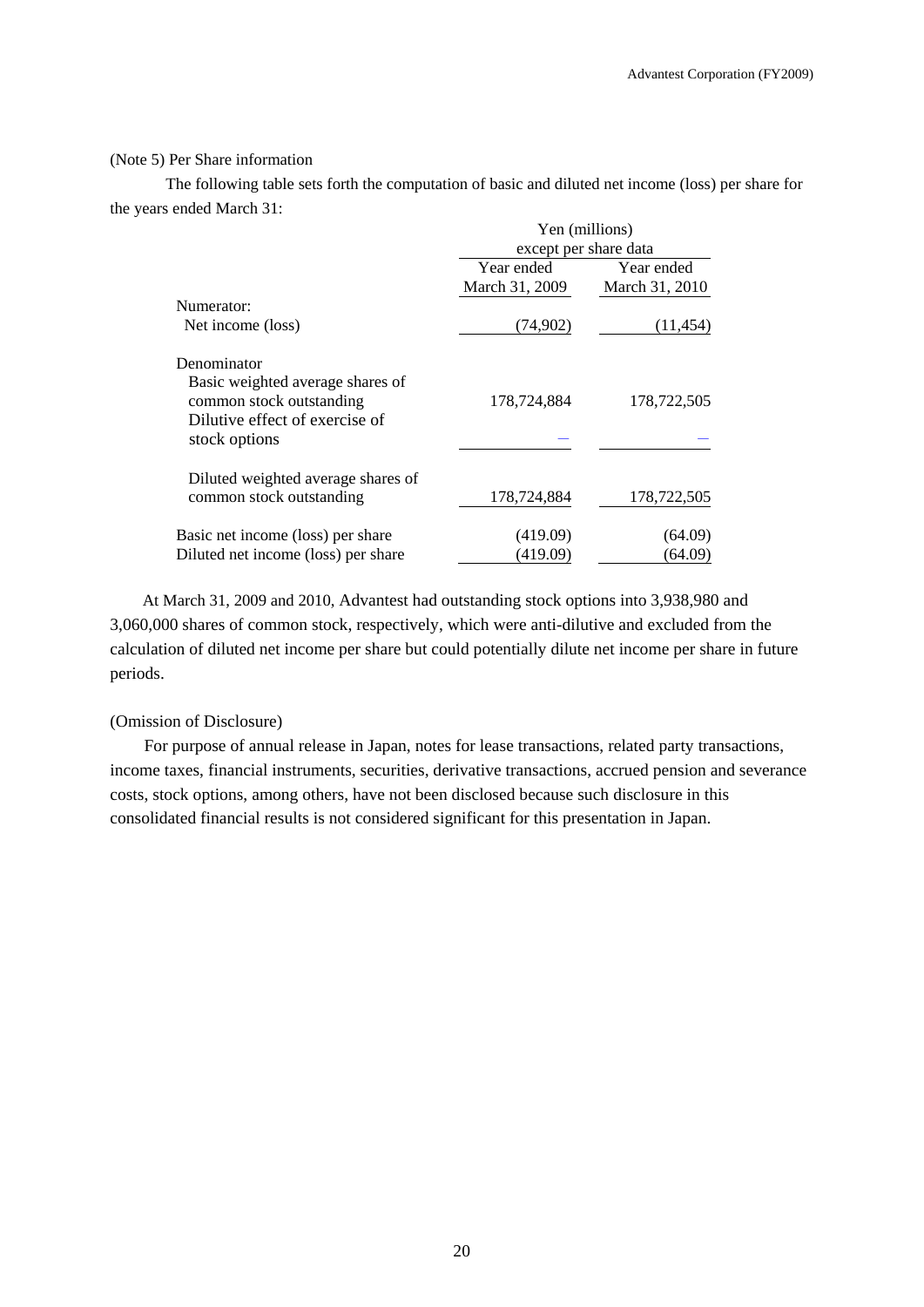## 5. Non-Consolidated Financial Statements

## (1) Non-Consolidated Balance Sheets (Unaudited)

|                                      |   | Yen (Millions)        |                       |  |
|--------------------------------------|---|-----------------------|-----------------------|--|
|                                      |   | <b>March 31, 2009</b> | <b>March 31, 2010</b> |  |
| <b>Assets</b>                        |   |                       |                       |  |
| Current assets                       |   |                       |                       |  |
| Cash and deposits                    | ¥ | 63,857                | 52,542                |  |
| Trade notes receivables              |   | 40                    | 414                   |  |
| Accounts receivable                  |   | 7,714                 | 15,901                |  |
| Short-term investments               |   | 17,300                | 16,900                |  |
| Merchandises and finished goods      |   | 2,763                 | 3,993                 |  |
| Work in process                      |   | 3,573                 | 6,910                 |  |
| Raw materials and supplies           |   | 608                   | 2,104                 |  |
| Short-term loans receivable          |   | 2,466                 | 2,192                 |  |
| Other receivable                     |   | 944                   | 939                   |  |
| Refundable income taxes              |   | 2,022                 | 66                    |  |
| Other                                |   | 499                   | 613                   |  |
| Allowance for doubtful accounts      |   | (724)                 | (50)                  |  |
| Total current assets                 |   | 101,062               | 102,524               |  |
| Noncurrent assets                    |   |                       |                       |  |
| Property, plant and equipment        |   |                       |                       |  |
| <b>Buildings</b>                     |   | 43,860                | 43,609                |  |
| Accumulated depreciation             |   | (31,890)              | (32, 946)             |  |
| Buildings, net                       |   | 11,970                | 10,663                |  |
| <b>Structures</b>                    |   | 3,896                 | 3,894                 |  |
| Accumulated depreciation             |   | (3,281)               | (3,376)               |  |
| Structures, net                      |   | 615                   | 518                   |  |
| Machinery and equipment              |   | 19,164                | 18,319                |  |
| Accumulated depreciation             |   | (18,295)              | (17, 382)             |  |
| Machinery and equipment, net         |   | 869                   | 937                   |  |
| Vehicles and delivery equipment      |   | 40                    | $\overline{45}$       |  |
| Accumulated depreciation             |   | (29)                  | (28)                  |  |
| Vehicles and delivery equipment, net |   | 11                    | $\overline{17}$       |  |
| Tools and furniture                  |   | 11,712                | 11,021                |  |
| Accumulated depreciation             |   | (11, 308)             | (10, 461)             |  |
| Tools and furniture, net             |   | 404                   | 560                   |  |
| Land                                 |   | 15,907                | 15,852                |  |
| Construction in progress             |   | 1                     | 6                     |  |
| Total property, plant and equipment  | ¥ | 29,777                | 28,553                |  |

(Note) Accumulated depreciation includes the accumulated impairment losses.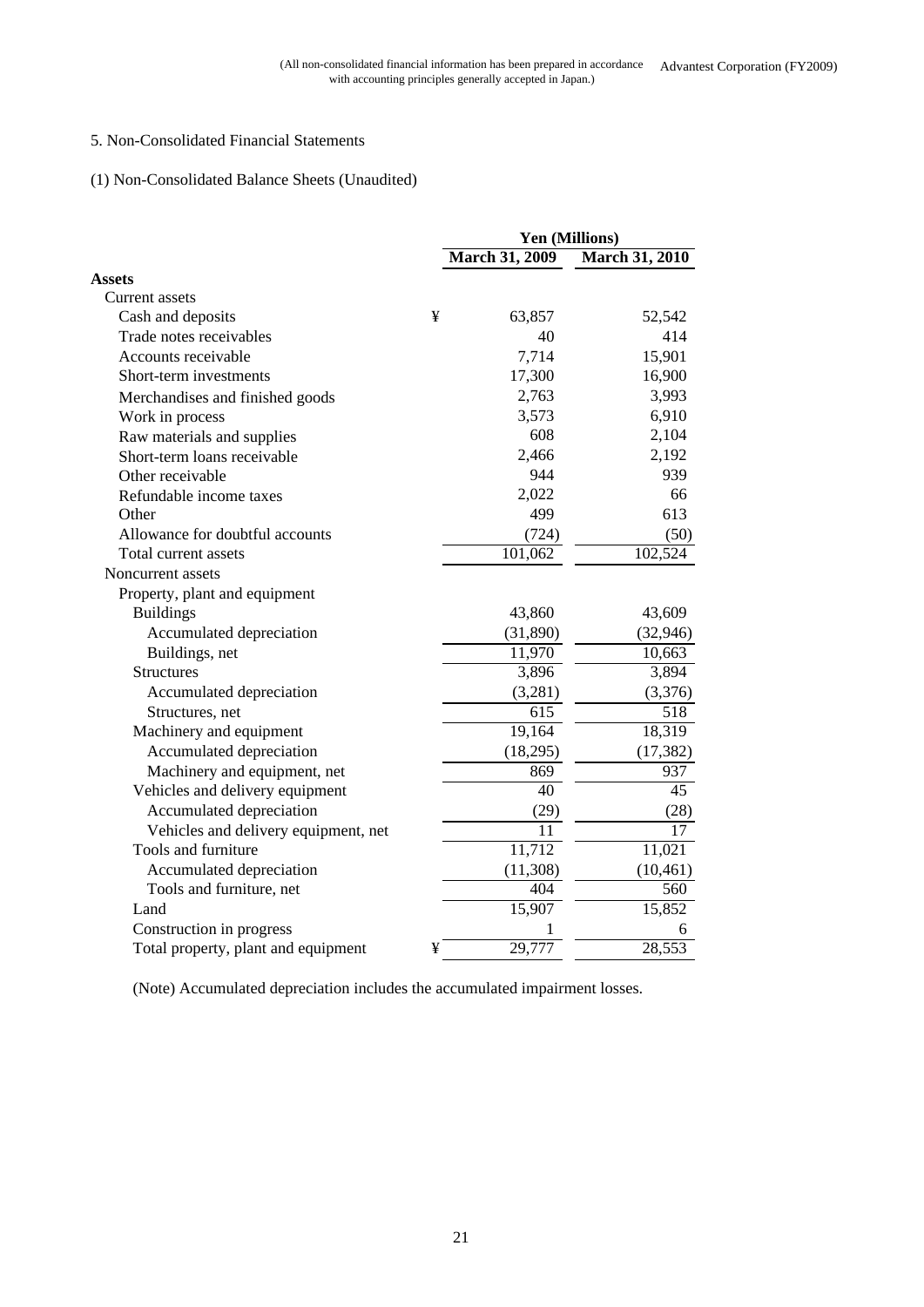|                                         |   | Yen (Millions)        |                       |
|-----------------------------------------|---|-----------------------|-----------------------|
|                                         |   | <b>March 31, 2009</b> | <b>March 31, 2010</b> |
| Intangible fixed assets                 |   |                       |                       |
| Patent rights                           | ¥ | 50                    | 25                    |
| Leasehold rights                        |   | 173                   | 173                   |
| Telephone rights                        |   | 40                    | 40                    |
| Utility rights                          |   | 10                    | 8                     |
| Software                                |   | 298                   | 344                   |
| Other                                   |   | 8                     | 5                     |
| Total intangible fixed assets           |   | 579                   | 595                   |
| Investments and other assets            |   |                       |                       |
| Investment securities                   |   | 6,669                 | 7,656                 |
| Investment in affiliated companies      |   | 17,425                | 16,980                |
| Long-term loans receivable              |   | 7                     | 11                    |
| Long-term loans to affiliated companies |   | 1,137                 | 250                   |
| Long-term prepaid expenses              |   | 309                   | 215                   |
| Other                                   |   | 958                   | 855                   |
| Allowance for doubtful accounts         |   | (39)                  |                       |
| Total investments and other assets      |   | 26,466                | 25,967                |
| Total noncurrent assets                 |   | 56,822                | 55,115                |
| Total assets                            |   | 157,884               | 157,639               |
| <b>Liabilities</b>                      |   |                       |                       |
| <b>Current liabilities</b>              |   |                       |                       |
| Trade accounts payable                  |   | 5,852                 | 11,067                |
| Other accounts payable                  |   | 3,007                 | 572                   |
| Accrued expenses                        |   | 5,094                 | 3,616                 |
| Income tax payable                      |   | 1                     | 1                     |
| Advance received                        |   | 24                    | 34                    |
| Deposits received                       |   | 3,458                 | 4,004                 |
| Allowance for product warranty          |   | 2,642                 | 2,727                 |
| Other                                   |   | 138                   | 79                    |
| Total current liabilities               |   | $\overline{20,216}$   | 22,100                |
| Noncurrent liabilities                  |   |                       |                       |
| Allowance for retirement benefits       |   | 4,382                 | 5,520                 |
| Deferred tax liabilities                |   | 81                    | 587                   |
| Other                                   |   | 1,183                 | 785                   |
| Total noncurrent liabilities            |   | 5,646                 | 6,892                 |
| Total liabilities                       | ¥ | 25,862                | 28,992                |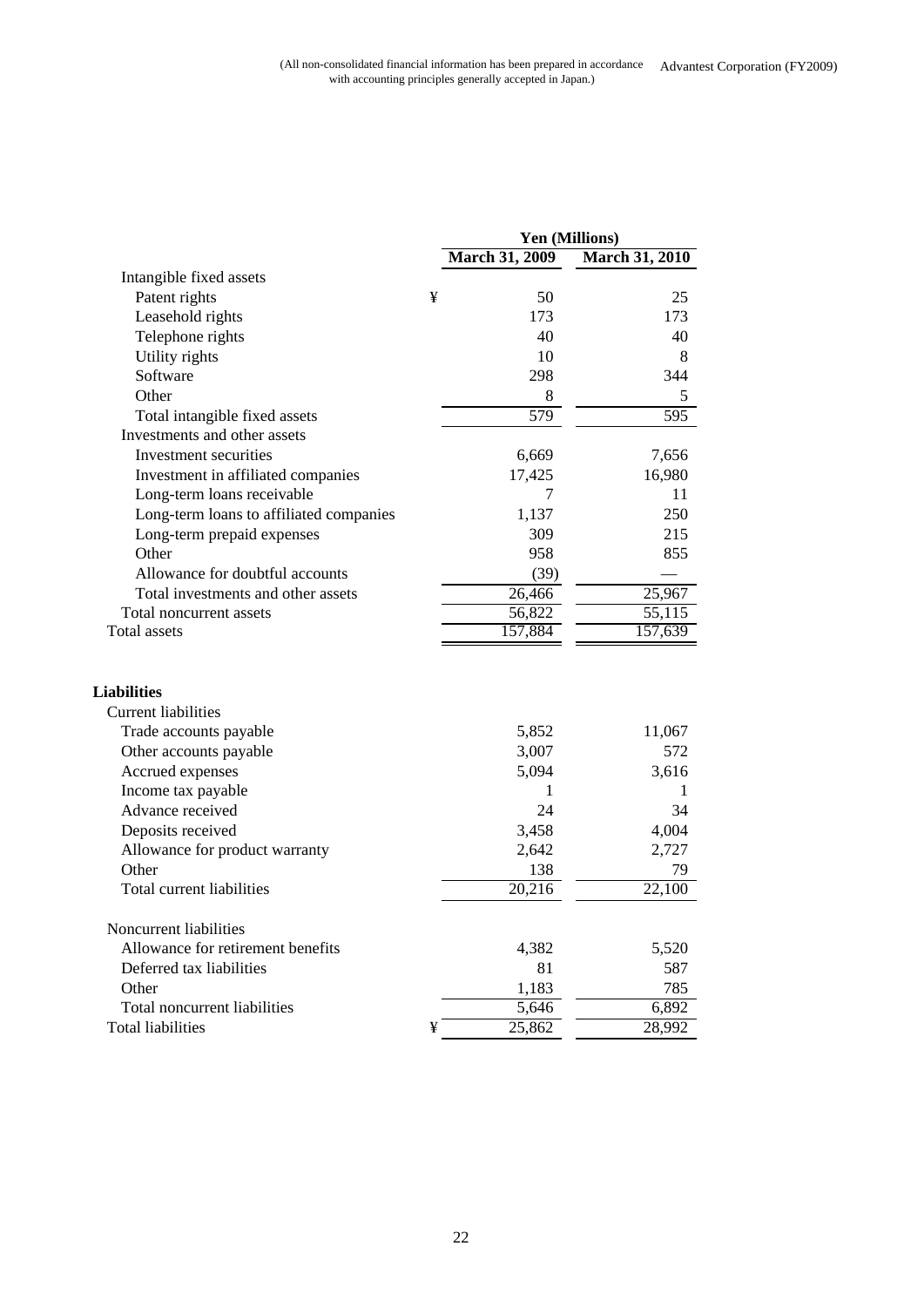|                                                 | Yen (Millions) |                       |                       |
|-------------------------------------------------|----------------|-----------------------|-----------------------|
|                                                 |                | <b>March 31, 2009</b> | <b>March 31, 2010</b> |
| Net assets                                      |                |                       |                       |
| Stockholders' equity                            |                |                       |                       |
| Common stock                                    | ¥              | 32,363                | 32,363                |
| Capital surplus                                 |                |                       |                       |
| Capital reserve                                 |                | 32,973                | 32,973                |
| Total capital surplus                           |                | 32,973                | 32,973                |
| Retained earnings                               |                |                       |                       |
| Legal reserve                                   |                | 3,083                 | 3,083                 |
| Other retained earnings                         |                |                       |                       |
| Reserve for losses in foreign investments       |                | 27,062                | 27,062                |
| General reserve                                 |                | 146,880               | 146,880               |
| Retained earnings (accumulated loss)            |                | (24,208)              | (28, 398)             |
| Total retained earnings                         |                | 152,817               | 148,627               |
| Treasury stock                                  |                | (89, 328)             | (89, 331)             |
| Total stockholders' equity                      |                | 128,825               | 124,632               |
| Difference of appreciation and conversion       |                |                       |                       |
| Net unrealized gains on securities              |                | 120                   | 862                   |
| Total difference of appreciation and conversion |                | 120                   | 862                   |
| Stock acquisition rights                        |                | 3,077                 | 3,153                 |
| Total net assets                                |                | 132,022               | 128,647               |
| Total liabilities and net assets                | ¥              | 157,884               | 157,639               |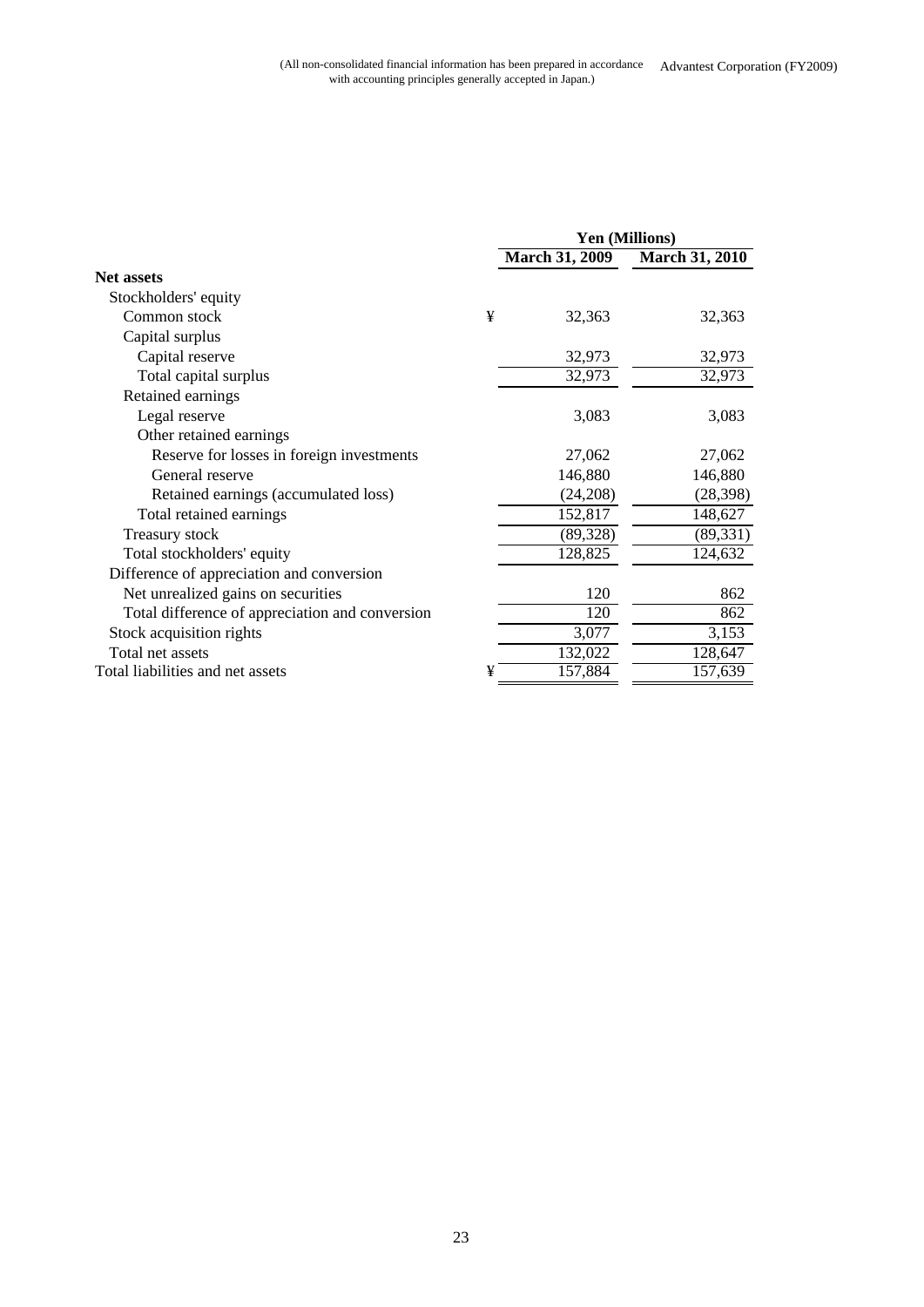## (2) Non-Consolidated Statements of Operations (Unaudited)

|                                              |   | Yen (Millions)                             |                                            |  |
|----------------------------------------------|---|--------------------------------------------|--------------------------------------------|--|
|                                              |   | <b>Year ended</b><br><b>March 31, 2009</b> | <b>Year ended</b><br><b>March 31, 2010</b> |  |
| Net sales                                    | ¥ |                                            |                                            |  |
| Net product sales                            |   | 53,124                                     | 41,907                                     |  |
| Cost of sales                                |   |                                            |                                            |  |
| Finished goods at beginning of year          |   | 5,093                                      | 2,763                                      |  |
| Cost of manufactured goods                   |   | 40,900                                     | 26,443                                     |  |
| Total                                        |   | 45,993                                     | 29,206                                     |  |
| Transfers to other accounts                  |   | 489                                        | 252                                        |  |
| Finished goods at end of year                |   | 2,763                                      | 3,993                                      |  |
| Balance of cost of sales                     |   | 42,741                                     | 24,961                                     |  |
| Gross profit                                 |   | 10,383                                     | 16,946                                     |  |
| Selling, general and administrative expenses |   | 46,410                                     | 34,253                                     |  |
| Operating income (loss)                      |   | (36,027)                                   | (17, 307)                                  |  |
| Non-operating income                         |   |                                            |                                            |  |
| Interest income                              |   | 984                                        | 290                                        |  |
| Dividends income                             |   | 786                                        | 13,583                                     |  |
| Lease income                                 |   | 2,342                                      | 1,788                                      |  |
| Miscellaneous income                         |   | 1,052                                      | 1,431                                      |  |
| Total non-operating income                   |   | 5,164                                      | 17,092                                     |  |
| Non-operating expenses                       |   |                                            |                                            |  |
| Interest expenses                            |   | 33                                         | 11                                         |  |
| Allowance for doubtful account               |   | 79                                         |                                            |  |
| Expenses for leased equipment                |   | 3,278                                      | 1,440                                      |  |
| Foreign exchange losses                      |   | 1,383                                      |                                            |  |
| Impairment losses on investment securities   |   | 3,603                                      | 259                                        |  |
| Miscellaneous expenses                       |   | 568                                        | 459                                        |  |
| Total non-operating expenses                 |   | 8,944                                      | 2,169                                      |  |
| Ordinary income (loss)                       |   | (39, 807)                                  | (2, 384)                                   |  |
| Extraordinary income                         |   |                                            |                                            |  |
| Gain on extinguishment of tie-in shares      |   | 61                                         |                                            |  |
| Total extraordinary income                   |   | 61                                         |                                            |  |
| <b>Extraordinary loss</b>                    |   |                                            |                                            |  |
| <b>Impairment</b> losses                     |   | 11,789                                     |                                            |  |
| Additonal termination benefit                |   | 1,631                                      |                                            |  |
| Other                                        |   | 83                                         |                                            |  |
| Total extraordinary loss                     |   | 13,503                                     |                                            |  |
| Income (loss) before income taxes            |   | (53,249)                                   | (2, 384)                                   |  |
| Income taxes - current                       |   | (937)                                      | 18                                         |  |
| Income taxes - deferred                      |   | 15,754                                     |                                            |  |
| Total income taxes                           |   | 14,817                                     | 18                                         |  |
| Net income (loss)                            | ¥ | (68,066)                                   | (2,402)                                    |  |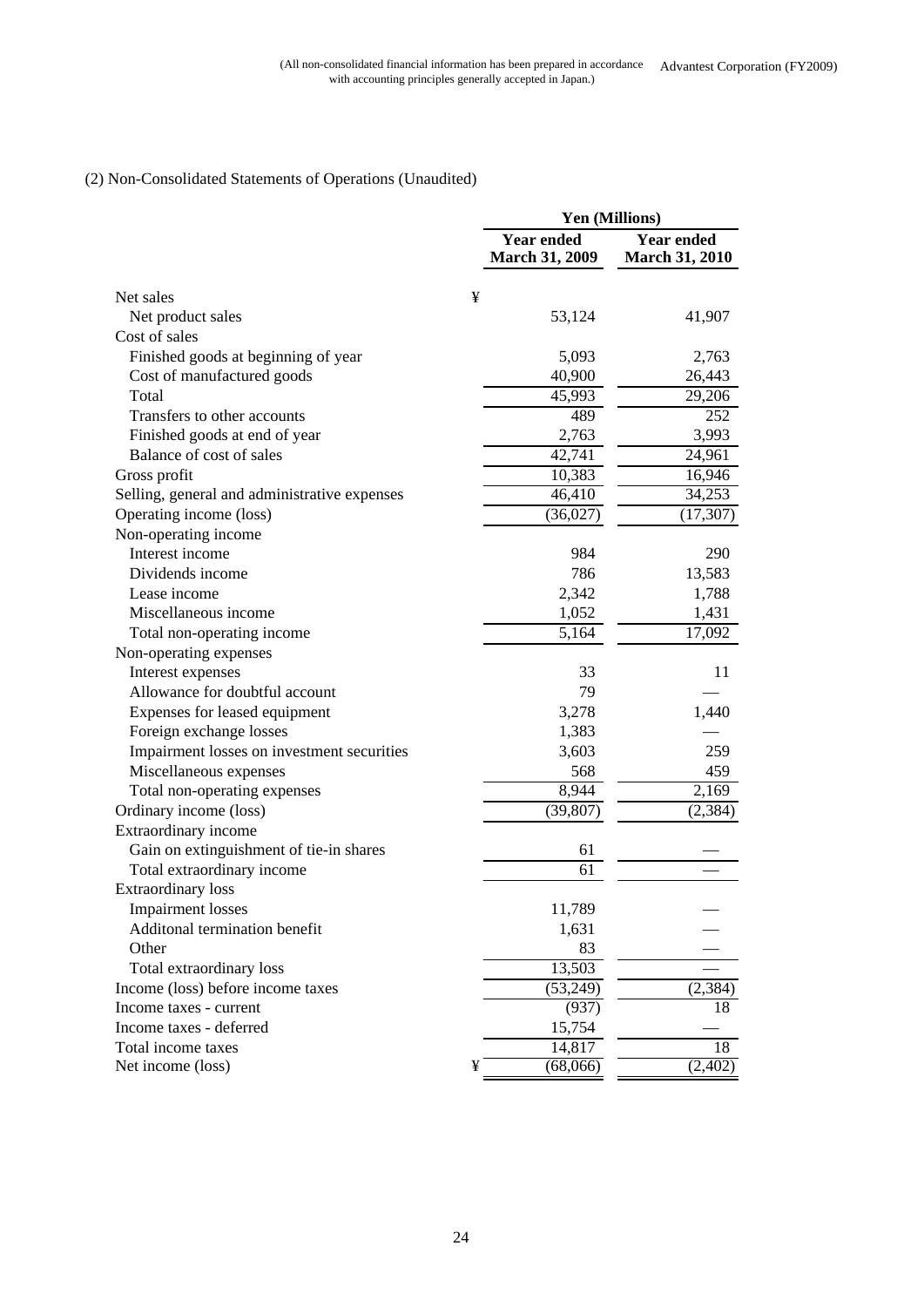|                                           | Yen (Millions) |                                            |                                            |
|-------------------------------------------|----------------|--------------------------------------------|--------------------------------------------|
|                                           |                | <b>Year ended</b><br><b>March 31, 2009</b> | <b>Year ended</b><br><b>March 31, 2010</b> |
| Stockholders' Equity                      |                |                                            |                                            |
| Common stock                              |                |                                            |                                            |
| Balance at beginning of year              | ¥              | 32,363                                     | 32,363                                     |
| Changes in the year                       |                |                                            |                                            |
| Total changes in the year                 |                |                                            |                                            |
| Balance at end of year                    |                | 32,363                                     | 32,363                                     |
| Capital surplus                           |                |                                            |                                            |
| Capital reserve                           |                |                                            |                                            |
| Balance at beginning of year              |                | 32,973                                     | 32,973                                     |
| Changes in the year                       |                |                                            |                                            |
| Total changes in the year                 |                |                                            |                                            |
| Balance at end of year                    |                | 32,973                                     | 32,973                                     |
| Retained earnings                         |                |                                            |                                            |
| Legal reserve                             |                |                                            |                                            |
| Balance at beginning of year              |                | 3,083                                      | 3,083                                      |
| Changes in the year                       |                |                                            |                                            |
| Total changes in the year                 |                |                                            |                                            |
| Balance at end of year                    |                | 3,083                                      | 3,083                                      |
| Other retained earnings                   |                |                                            |                                            |
| Reserve for losses in foreign investments |                |                                            |                                            |
| Balance at beginning of year              |                | 27,062                                     | 27,062                                     |
| Changes in the year                       |                |                                            |                                            |
| Total changes in the year                 |                |                                            |                                            |
| Balance at end of year                    |                | 27,062                                     | 27,062                                     |
| General reserve                           |                |                                            |                                            |
| Balance at beginning of year              |                | 146,880                                    | 146,880                                    |
| Changes in the year                       |                |                                            |                                            |
| Total changes in the year                 |                |                                            |                                            |
| Balance at end of year                    |                | 146,880                                    | 146,880                                    |
| Retained earnings (accumulated loss)      |                |                                            |                                            |
| Balance at beginning of year              |                | 52,797                                     | (24,208)                                   |
| Changes in the year                       |                |                                            |                                            |
| Dividends from retained earnings          |                | (8,936)                                    | (1,787)                                    |
| Net income (loss)                         |                | (68,066)                                   | (2,402)                                    |
| Sale of treasury stock                    |                | (3)                                        | (1)                                        |
| Total changes in the year                 |                | (77,005)                                   | (4,190)                                    |
| Balance at end of year                    | ¥              | (24, 208)                                  | (28, 398)                                  |

## (3) Non-Consolidated statements of Changes in Stockholders' Equity (Unaudited)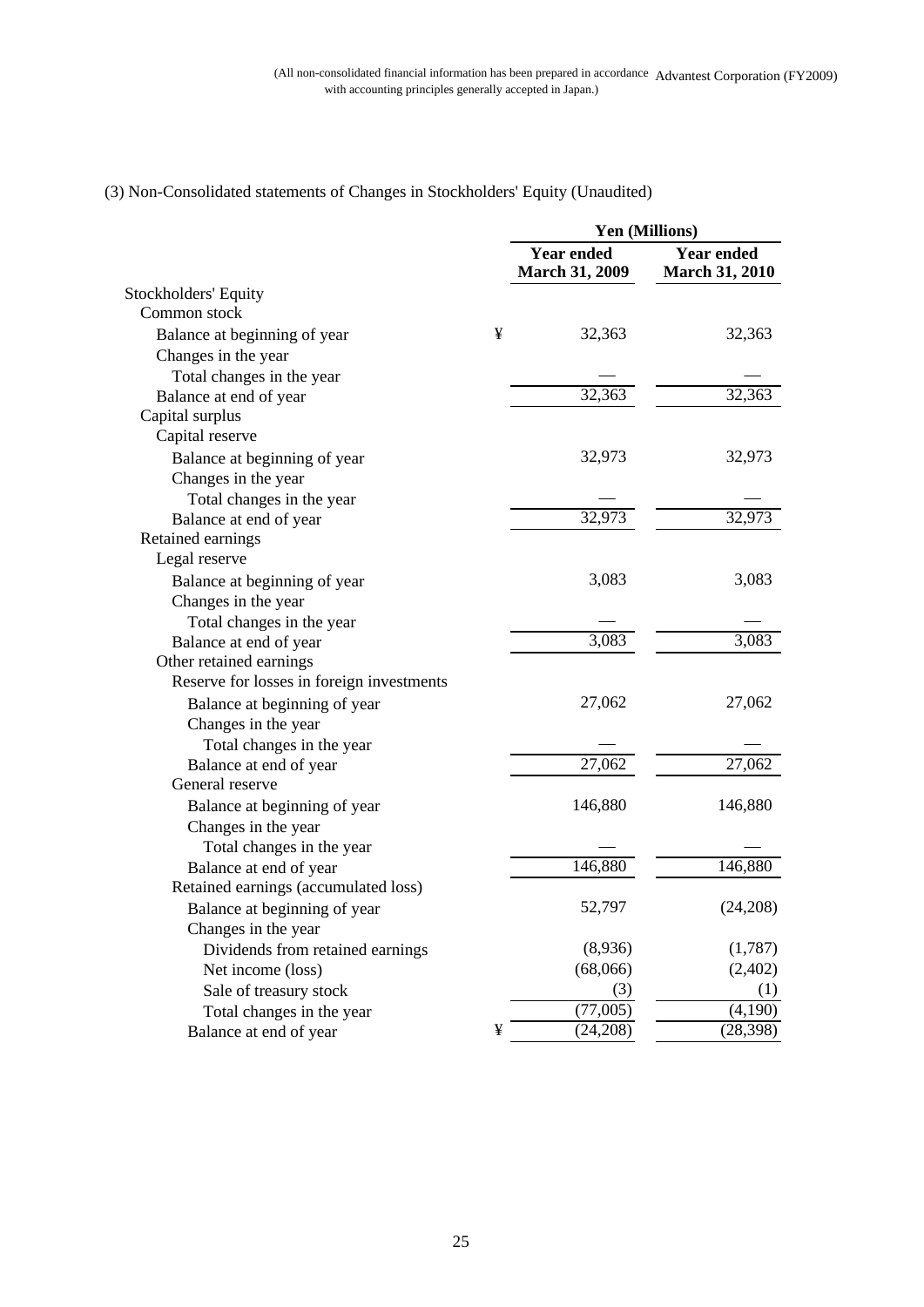|                                                       |   | Yen (Millions)                             |                                            |  |
|-------------------------------------------------------|---|--------------------------------------------|--------------------------------------------|--|
|                                                       |   | <b>Year ended</b><br><b>March 31, 2009</b> | <b>Year ended</b><br><b>March 31, 2010</b> |  |
| Treasury stock                                        |   |                                            |                                            |  |
| Balance at beginning of year                          | ¥ | (89, 325)                                  | (89, 328)                                  |  |
| Changes in the year                                   |   |                                            |                                            |  |
| Repurchase of treasury stock                          |   | (7)                                        | (4)                                        |  |
| Sale of treasury stock                                |   | 4                                          | 1                                          |  |
| Total changes in the year                             |   | $\overline{(3)}$                           | $\overline{(3)}$                           |  |
| Balance at end of year                                |   | (89, 328)                                  | (89, 331)                                  |  |
| Total stockholders' equity                            |   |                                            |                                            |  |
| Balance at beginning of year                          |   | 205,833                                    | 128,825                                    |  |
| Changes in the year                                   |   |                                            |                                            |  |
| Dividends from retained earnings                      |   | (8,936)                                    | (1,787)                                    |  |
| Net income (loss)                                     |   | (68,066)                                   | (2,402)                                    |  |
| Repurchase of treasury stock                          |   | (7)                                        | (4)                                        |  |
| Sale of treasury stock                                |   | 1                                          | $\mathbf{0}$                               |  |
| Total changes in the year                             |   | (77,008)                                   | (4,193)                                    |  |
| Balance at end of year                                |   | 128,825                                    | 124,632                                    |  |
| Difference of appreciation and conversion             |   |                                            |                                            |  |
| Net unrealized gains on securities                    |   |                                            |                                            |  |
| Balance at beginning of year                          |   | 309                                        | 120                                        |  |
| Changes in the year                                   |   |                                            |                                            |  |
| Changes of items other than stockholders' equity, net |   | (189)                                      | 742                                        |  |
| Total changes in the year                             |   | (189)                                      | $\overline{742}$                           |  |
| Balance at end of year                                |   | 120                                        | 862                                        |  |
| Stock acquisition rights                              |   |                                            |                                            |  |
| Balance at beginning of year                          |   | 3,122                                      | 3,077                                      |  |
| Changes in the year                                   |   |                                            |                                            |  |
| Changes of items other than stockholders' equity, net |   | (45)                                       | 76                                         |  |
| Total changes in the year                             |   | (45)                                       | 76                                         |  |
| Balance at end of year                                |   | 3,077                                      | $\overline{3,153}$                         |  |
| Total net assets                                      |   |                                            |                                            |  |
| Balance at beginning of year                          |   | 209,264                                    | 132,022                                    |  |
| Changes in the year                                   |   |                                            |                                            |  |
| Dividends from retained earnings                      |   | (8,936)                                    | (1,787)                                    |  |
| Net income (loss)                                     |   | (68,066)                                   | (2,402)                                    |  |
| Repurchase of treasury stock                          |   | (7)                                        | (4)                                        |  |
| Sale of treasury stock                                |   | 1                                          | 0                                          |  |
| Changes of items other than stockholders' equity, net |   | (234)                                      | 818                                        |  |
| Total changes in the year                             |   | (77, 242)                                  | (3,375)                                    |  |
| Balance at end of year                                | ¥ | 132,022                                    | 128,647                                    |  |
|                                                       |   |                                            |                                            |  |

(4) Notes on Preconditions to Going Concerns: None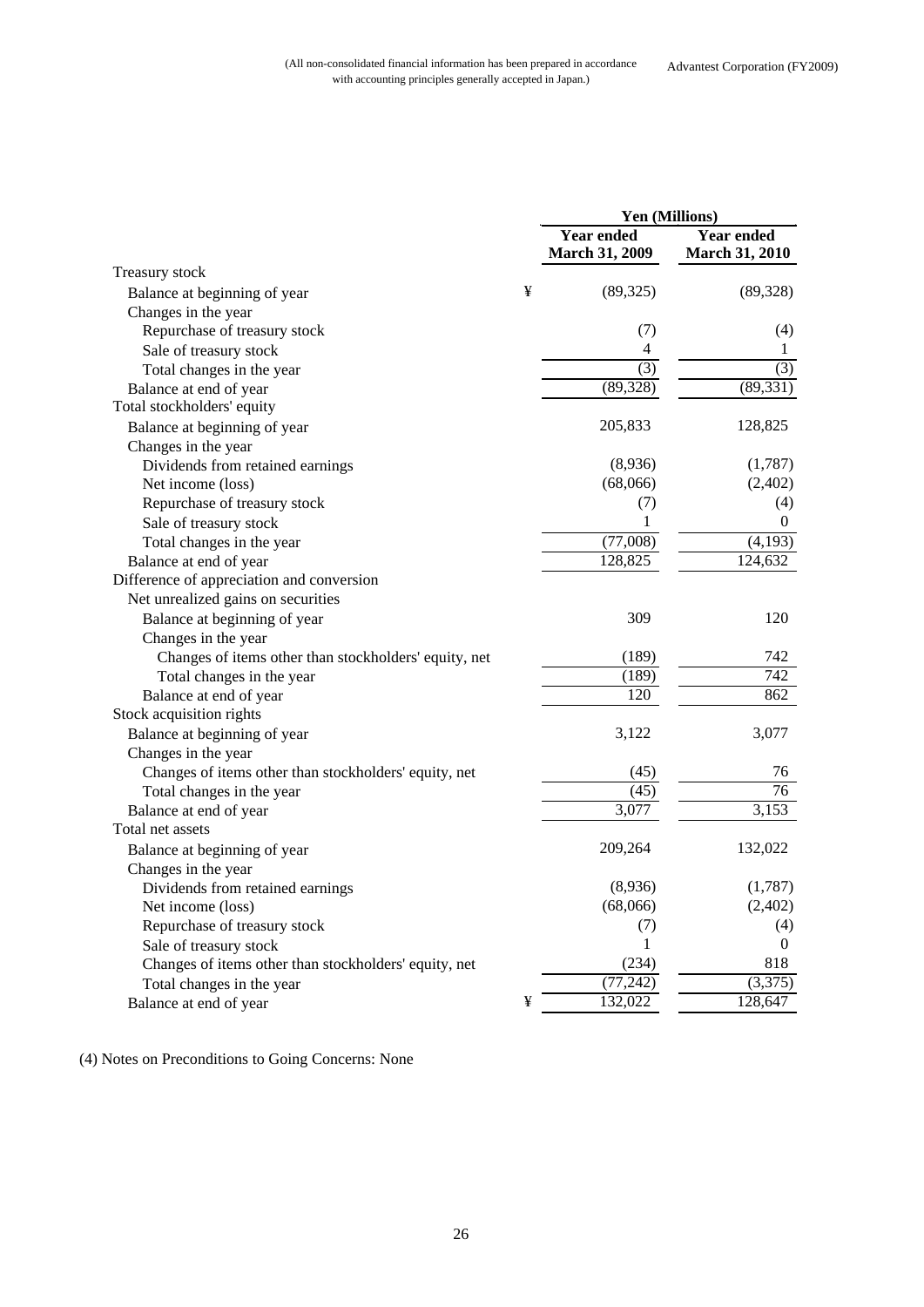(5) Notes on Non-Consolidated Financial Statements

(Significant subsequent event)

The Merger of Subsidiaries

The Company resolved at the meeting of its Board of Directors on April 27, 2010 to merge its consolidated subsidiaries.

1. Purpose of the Merger

The subsidiaries to be merged are wholly-owned consolidated subsidiaries of the Company, which engage in manufacture and/or maintenance service of the Company's products. The Company will merge the subsidiaries, and review their R&D, manufacturing, sales, and service processes to further align them with the Company's customer requirements, speeding up the implementation of its management strategy and seeking greater business efficiency.

- 2. Overview of the Merger
	- ① Merger method

Each subsidiary will be merged into the Company as the surviving company and such subsidiary will be dissolved.

② Details of the allotment upon the Merger

As the Company owns all shares of each subsidiary, there will be no issuance of new shares, increase of share capital or cash payment upon the merger for either subsidiary.

③ Outline of participants in the merger (as of March 31, 2010)

| Registered trade name | Advantest Manufacturing, Inc.         |  |  |
|-----------------------|---------------------------------------|--|--|
| Business description  | Manufacture of the Company's products |  |  |
| Sales                 | $(Y)$ 10,361 million                  |  |  |
| Net income            | $(Y)$ 1,236 million                   |  |  |
| Stockholders' equity  | 2,327 million<br>(Y)                  |  |  |
| Total assets          | $(Y)$ 3,648 million                   |  |  |
|                       |                                       |  |  |

| Registered trade name | <b>Advantest Customer Support Corporation</b> |
|-----------------------|-----------------------------------------------|
| Business description  | Maintenance service of the Company's products |
| Sales                 | $(Y)$ 4,655 million                           |
| Net income            | $(Y)$ 371 million                             |
| Stockholders' equity  | $(Y)$ 2,549 million                           |
| Total assets          | $(Y)$ 3,216 million                           |
|                       |                                               |

④ Date of Merger (the effective date) July 1, 2010 (as planned)